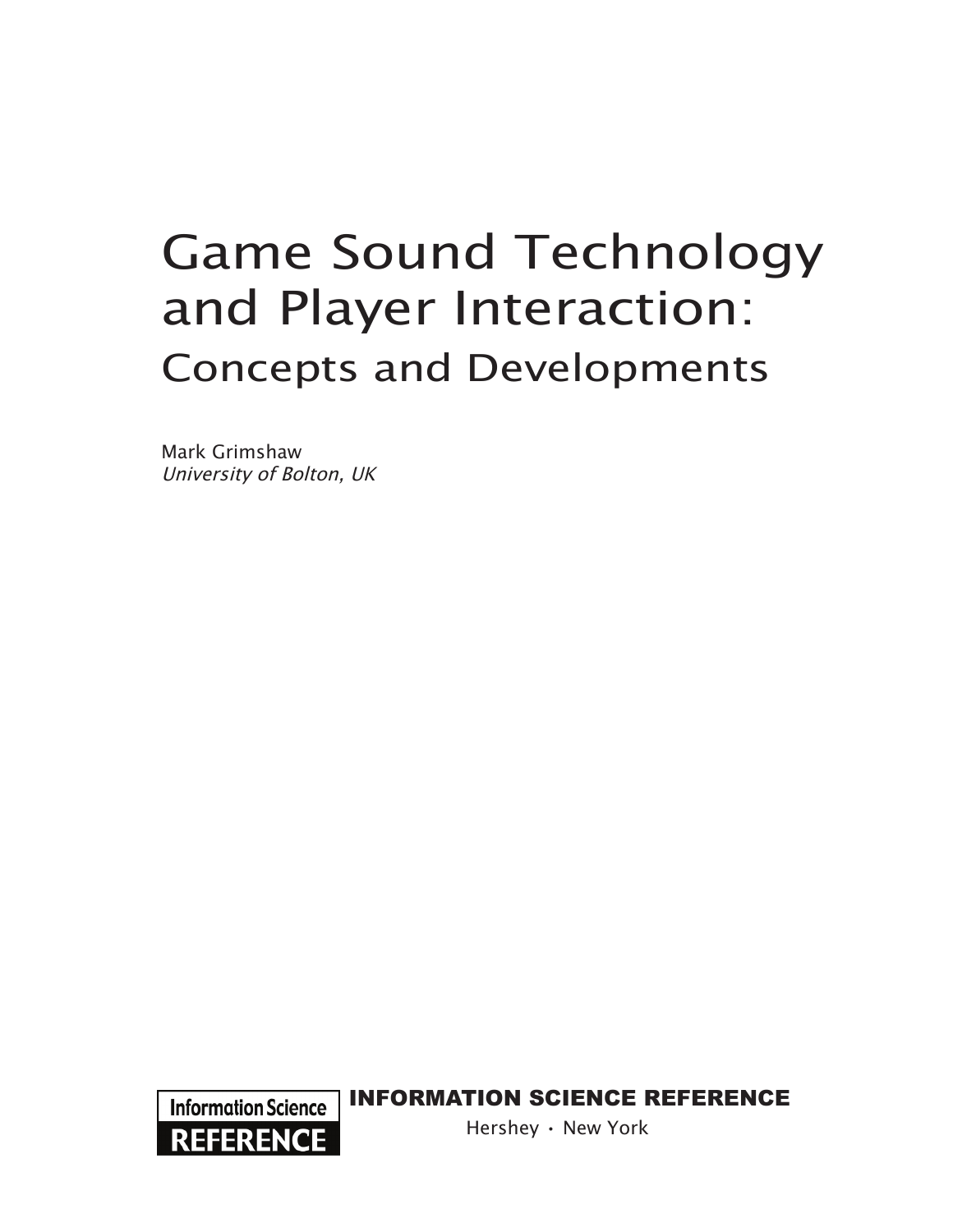| Director of Editorial Content: | Kristin Klinger     |
|--------------------------------|---------------------|
| Director of Book Publications: | Julia Mosemann      |
| Acquisitions Editor:           | Lindsay Johnston    |
| Development Editor:            | Joel Gamon          |
| Publishing Assistant:          | Milan Vracarich Jr. |
| Typesetter:                    | Natalie Pronio      |
| Production Editor:             | Jamie Snavely       |
| Cover Design:                  | Lisa Tosheff        |
|                                |                     |

Published in the United States of America by Information Science Reference (an imprint of IGI Global) 701 E. Chocolate Avenue Hershey PA 17033 Tel: 717-533-8845 Fax: 717-533-8661 E-mail: cust@igi-global.com Web site: http://www.igi-global.com

Copyright © 2011 by IGI Global. All rights reserved. No part of this publication may be reproduced, stored or distributed in any form or by any means, electronic or mechanical, including photocopying, without written permission from the publisher. Product or company names used in this set are for identification purposes only. Inclusion of the names of the products or companies does not indicate a claim of ownership by IGI Global of the trademark or registered trademark.

Library of Congress Cataloging-in-Publication Data

Game sound technology and player interaction : concepts and development / Mark Grimshaw, editor. p. cm.

 Summary: "This book researches both how game sound affects a player psychologically, emotionally, and physiologically, and how this relationship itself impacts the design of computer game sound and the development of technology"-- Provided by publisher. Includes bibliographical references and index. ISBN 978-1-61692-828-5 (hardcover) -- ISBN 978-1-61692-830-8 (ebook) 1. Computer games--Design. 2. Sound--Psychological aspects. 3. Sound--Physiological effect. 4. Human-computer interaction. I. Grimshaw, Mark, 1963- QA76.76.C672G366 2011

794.8'1536--dc22

#### 2010035721

British Cataloguing in Publication Data A Cataloguing in Publication record for this book is available from the British Library.

All work contributed to this book is new, previously-unpublished material. The views expressed in this book are those of the authors, but not necessarily of the publisher.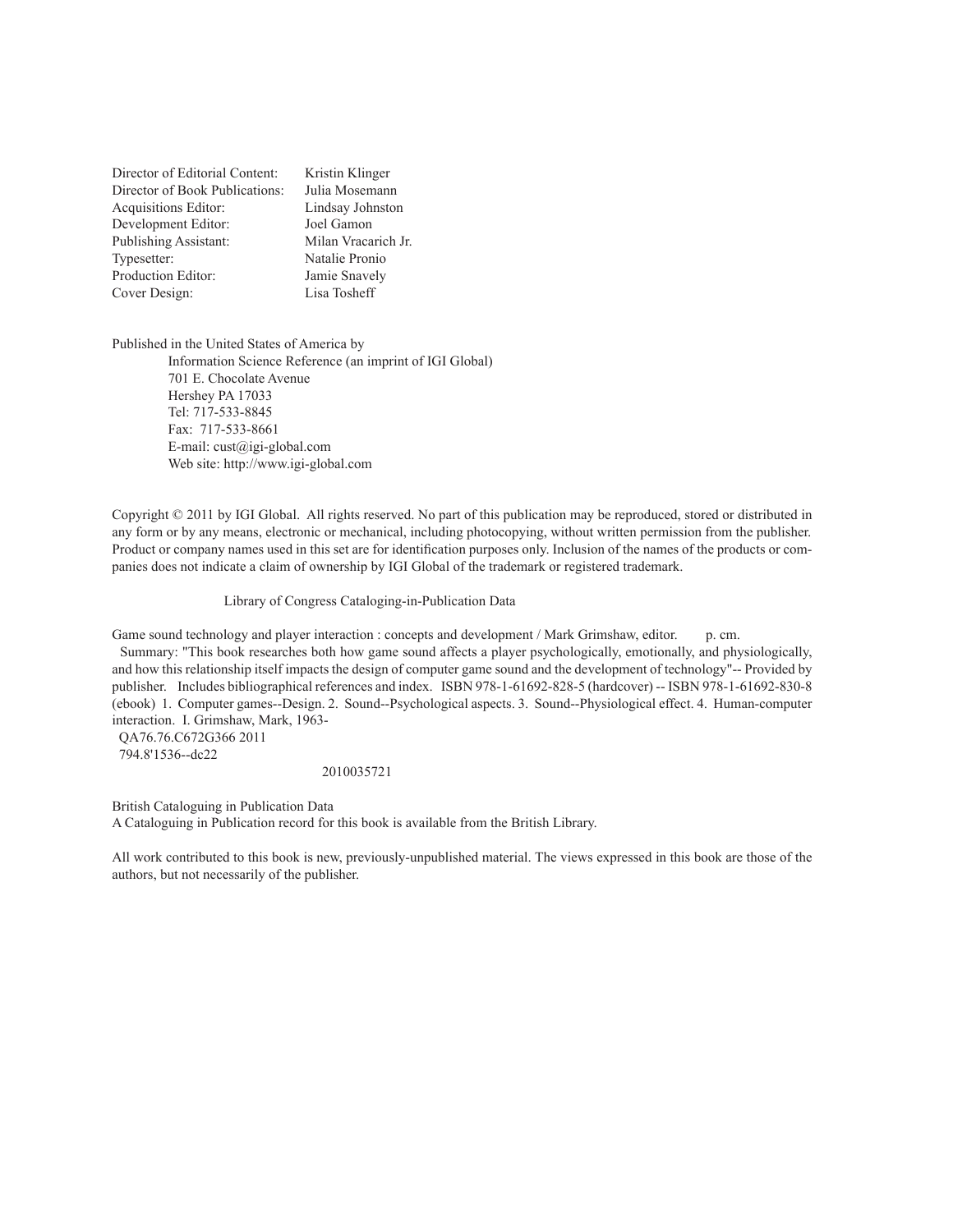# Chapter 4 Diegetic Music: New Interactive Experiences

**Axel Berndt** *Otto-von-Guericke University, Germany*

# **AbstrAct**

*Music which is performed within the scene is called diegetic. In practical and theoretical literature on music in audio-visual media, diegetic music is usually treated as a side issue, a sound effect-like occurrence, just a prop of the soundscape that sounds like music. A detailed consideration reveals a lot more. The aim of this chapter is to uncover the abundance of diegetic occurrences of music, the variety of functions they fulfill, and issues of their implementation. The role of diegetic music gains importance in interactive media as the medium allows a nonlinearity and controllability as never before. As a diegetic manifestation, music can be experienced in a way that was previously unthinkable except, perhaps, for musicians.*

#### **INtrODUctION**

Dealing with music in audio-visual media leads the researcher traditionally to its non-diegetic occurrence first, that is offstage music. Its interplay with the visuals and its special perceptual circumstances have been largely discovered and analyzed by practitioners, musicologists, and psychologists. Its role is mostly an accompanying, annotating one that emotionalises elements of the plot or scene, associates contextual information, and thus enhances understanding (Wingstedt, 2008).

Comparatively little attention has been given to diegetic music. As its source is part of the scene's interior (for example, a performing musician, a music box, a car radio), it is audible from within the scene. Hence, it can exert an influence on the plot and acting and is frequently even an inherent part of the scenic action. In interactive media it can even become an object the user might be able to directly interact with.

This chapter addresses the practical and aesthetic issues of diegetic music. It clarifies

DOI: 10.4018/978-1-61692-828-5.ch004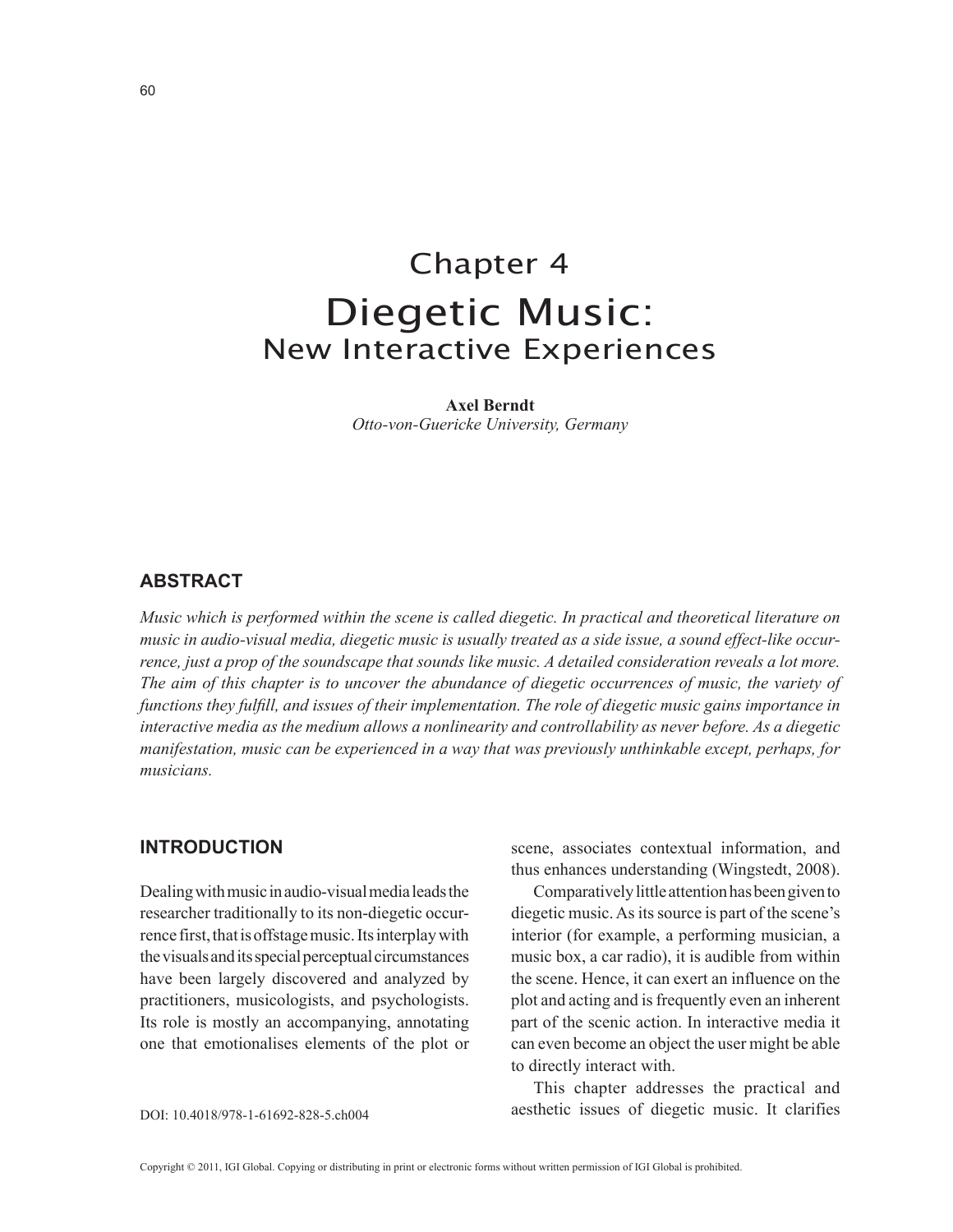

*Figure 1. A systematic overview of all forms of diegetic music*

differences to non-diegetic music regarding inner-musical properties, its functional use, and its staging and implementation. Particular attention is paid to interactivity aspects that hold a variety of new opportunities and challenges in store, especially in the context of modern computer games technology. This directly results in concrete design guidelines. These show that adequate staging of diegetic music requires more than its playback. The problem area comprises the simulation of room acoustics and sound radiation, the generation of expressive performances of a given compositional material, even its creation and variation in realtime, amongst others.

The complexity and breadth of these issues might discourage developers. The effort seems too expensive for a commercial product and is barely invested. Game development companies usually have no resources available to conduct research in either of these fields. But in most cases, this is not even necessary. Previous and recent research in audio signal processing and computer music created many tools, algorithms, and systems. Even if not developed for the particular circumstances of diegetic music, they approach or even solve similar problems. It is a further aim of this chapter to uncover this fallow potential. This may inspire developers to make new user experiences possible, beyond the limitations of an excluded passive listener.

The key to this is interactivity. However, different types of games allow different modes of interaction. Different approaches to diegetic music follow, accordingly. To lay a solid conceptual basis, this chapter also introduces a more differentiating typology of diegetic music and its subspecies, which is outlined in Figure 1. The respective sections expand on the different types. Before that, a brief historical background and a clarification of the terminology used are provided.

#### **Where Does It come From?**

Early examples of diegetic music can be found in classic theatre and opera works, for instance, the ball music in the finale of W.A. Mozart's *Don Giovanni* (KV 527, premiered in 1787) which is performed onstage, not from the orchestra pit. Placing musicians onstage next to the actors may hamper dialog comprehensibility. To prevent such conflicts, diegetic music was often used as a foreground element that replaces speech. It wasn't until radio plays and sound films offered more flexible mixing possibilities that diegetic music grew to be more relevant for background soundscape design (for example, bar music, street musicians). Such background features could now be set on a significantly lower sound level to facilitate focusing the audience's attention on the spoken text, comparable to the well-known *Cocktail Party Effect* (Arons, 1992).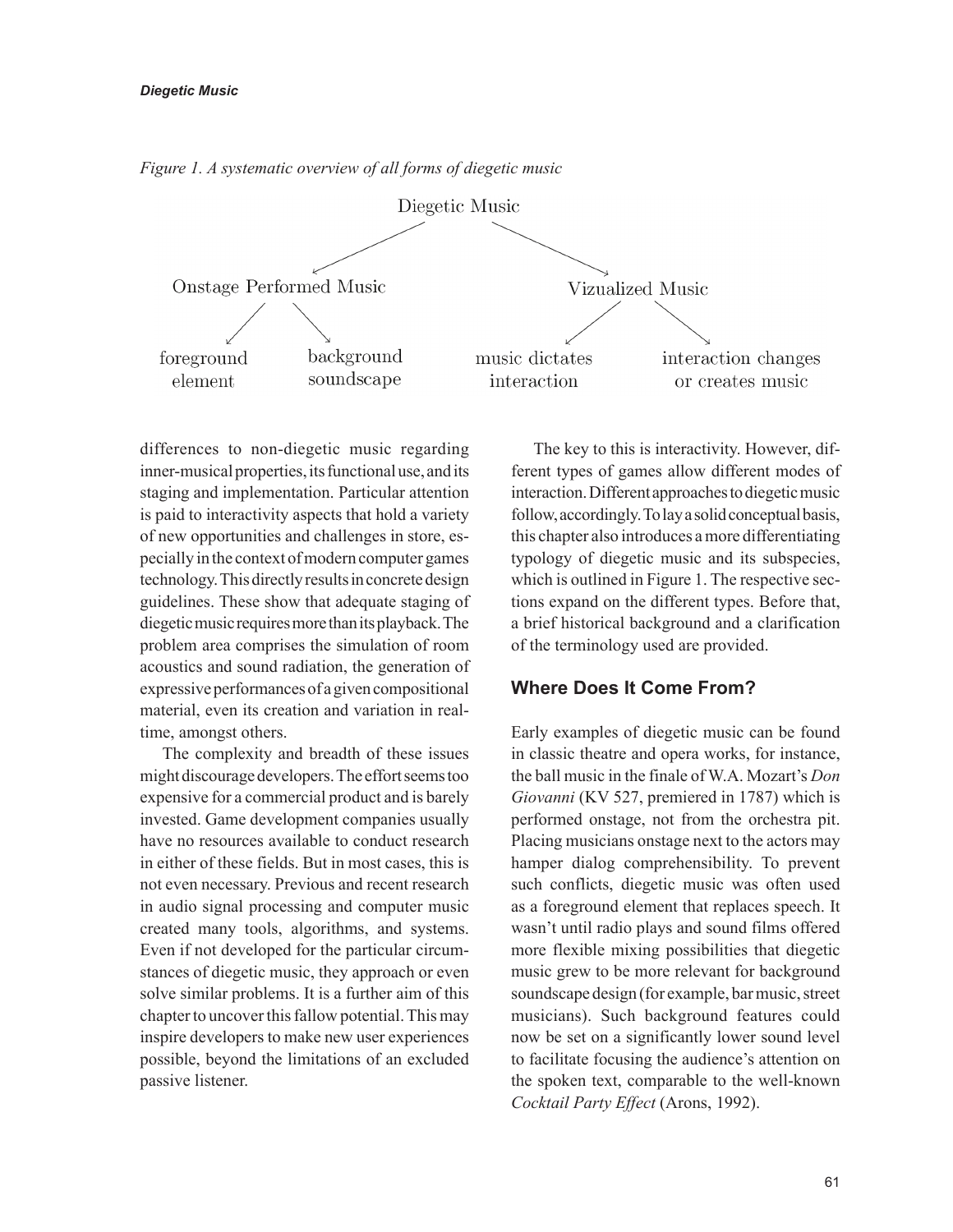A further form of occurrence evolved in the context of music-based computer games, having its origins in the aesthetics of music video clips: music that is visualized on screen. In this scenario, the virtual scene is literally built up through music. Musical features define two- or three-dimensional objects, their positioning, and set event qualities (for example, bass drum beats may induce big obstacles on a racing track or timbral changes cause transitions of the color scheme). The visualizations are usually of an aesthetically stylized type. Thus, the scenes are barely (photo-)realistic but rather surrealistic. Typical representatives of music-based computer games are *Audiosurf: Ride Your Music* (Fitterer, 2008), *Vib-Ribbon* (NanaOn-Sha, 1999), and *Amplitude* (Harmonix, 2003).

However, music does not have to be completely precomposed for the interactive context. Games like *Rez* (Sega, 2001) demonstrate that player interaction can serve as a trigger of musical events. Playing the game creates its music. One could argue that this is rather a very reactive non-diegetic score. However, the direct and very conspicuous correlation of interaction and musical event and the entire absence of any further sound effects drag the music out of the "off" onto the stage. The surrealistic visuals emphasize this effect as they decrease the aesthetic distance to musical structure. In this virtual world, music is the sound effect and is, of course, audible from within the scene, hence diegetic. The conceptual distance to virtual instruments is not far as is shown by the game *Electroplankton* (Iwai, 2005) and the lively discussion on whether it can still be called a game (Herber, 2006).

In the contexts of Jørgensen's (2011) terminology discussion, a more precise clarification of the use of diegetic and non-diegetic in this chapter is necessary. The *diegesis*, mostly seen as a fictional story world, is here used in its more general sense as a virtual or fictional world detached from the conventional story component. It is rather the domain the user interacts with either directly (god-like) or through an avatar which itself is part of the diegesis. The diegesis does not necessarily have to simulate real world circumstances. The later discussion on music video games<sup>1</sup> will show that it does not have to be visual either, even if visually presented. Again, the diegesis in interactive media is the ultimate interaction domain, not any interposed interface layer. Keyboard, mouse, gamepad, and graphical user interface elements like health indicator and action buttons are extradiegetic. They serve only to convert user input into diegetic actions or to depict certain diegetic information.

The terms diegetic and non-diegetic in their narrow sense describe the source domain of a described entity: diegesis or extra-diegesis. Diegetic sound comes from a source within the diegesis. Many theorists add further meaning to the terms regarding, for instance, the addressee. A soldier in a strategy game may ask the player directly where to go. As the player may also adapt his playing behaviour to non-diegetic information (a musical cue warns of upcoming danger), these can be influential for the diegesis. Such domaincrossing effects are unthinkable in linear, that is non-interactive, media. The strict inside-outside separation of the traditional terminology is, of course, incapable of capturing these situations and it may never be meant to do so. Galloway (2006) deals with this subject in an exemplary way. This chapter does not intend to participate in this discussion.

For the sake of clarity, the narrow sense of the terminology is applied in this chapter. This means that the terms only refer to the source domain, not the range of influence. Diegetic is what the mechanics of the diegesis (world simulation, in a sense) create or output. If the superior game mechanics produce further output (for example, interface sounds or the musical score) it is declared non- or extra-diegetic. This is also closer to the principles of the technical implementation of computer games and may make the following explanations more beneficial.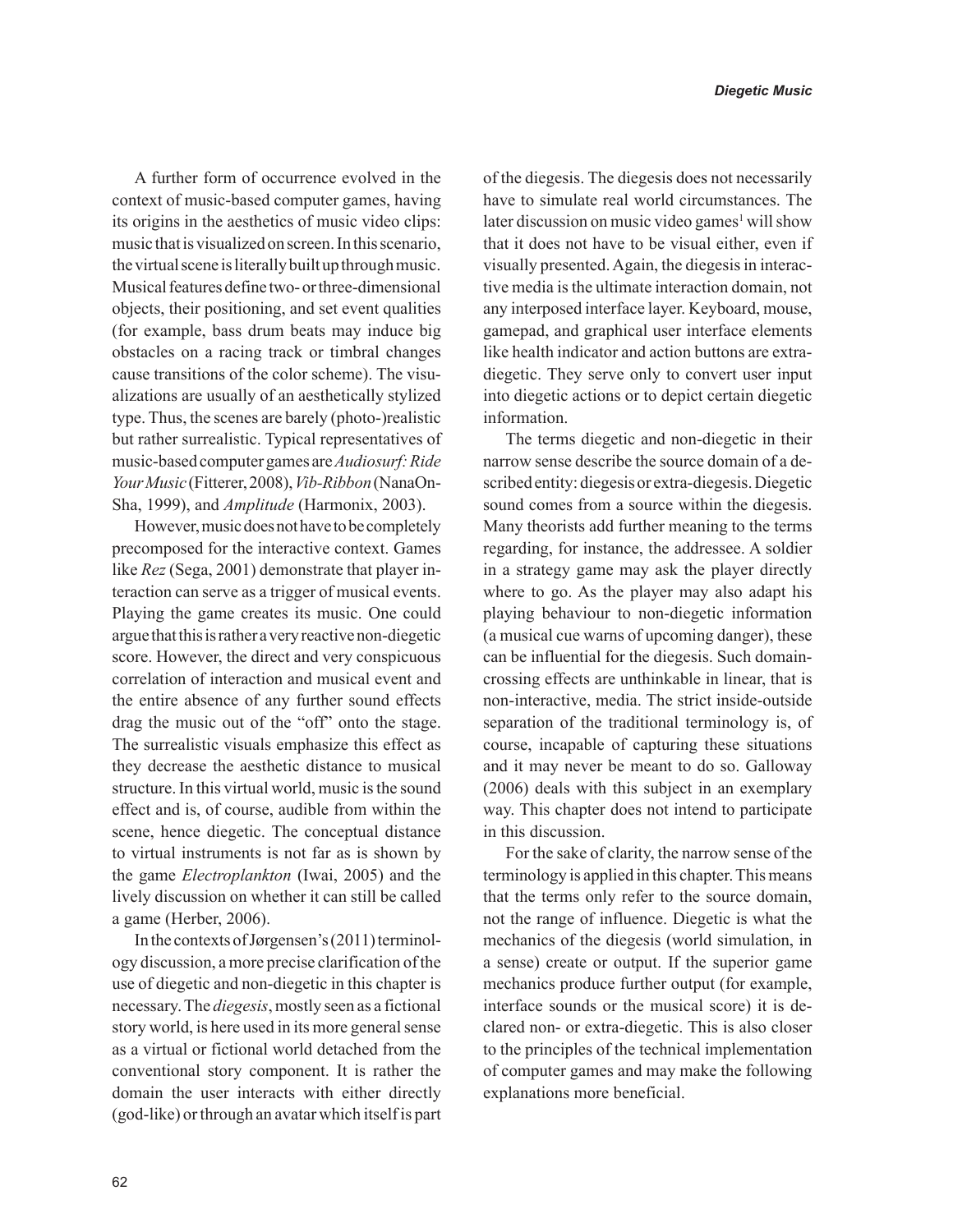#### **ONstAGE PErFOrMED MUsIc**

The primal manifestation of diegetic music is music that is performed within the scene, either as a foreground or background artifact. As such, it usually appears in its autonomous form as a self-contained and very often a pre-existent piece. The most distinctive difference between diegetic music and its non-diegetic counterpart is that the latter cannot be considered apart from its visual and narrative context.

Likewise, the perceptual attitude differs substantially. Foreground diegetic music is perceived very consciously, comparable to listening to a piece of music on the radio or a concert performance. Even background diegetic music that serves a similar purpose as non-diegetic mood music is comprehended differently. While mood music describes an inner condition (What does a location feel like?) background diegetic music contributes to the external description (What does the location sound like?) and can be mood-influential only on a general informal level (They are playing sad music here!).

## **Functions**

Therefore, the role of background diegetic music is often regarded as less intrinsic. It is just a prop, an element of the soundscape, which gives more authenticity to the scenario on stage. As such it serves well to stage discos, bars, cafés, street settings with musicians, casinos (see Collins, Tessler, Harrigan, Dixon, & Fugelsang, 2011) for an extensive description of sound and music in gambling environments) and so forth. However, it does not have to remain neutral, even as a background element. It represents the state of the environment. Imagine a situation where the street musicians suddenly stop playing. This is more than an abrupt change of the background atmosphere, it is a signal indicating that something happened that stopped them playing, that something has fundamentally changed.

Conversely, it can also be that dramatic events happen, maybe the protagonist is attacked, but the musical background does not react. Instead, it may continue playing jaunty melodies. Such an indifferent relation between foreground and background evokes some kind of incongruence. This emphasizes the dramaturgical meaning of the event or action. Moreover, it is sometimes understood as a philosophical statement indicating an indifferent attitude of the environment. Whatever happens there, it means nothing to the rest of the world: "life goes on" (Lissa, 1965, p.166).

Even though the source of diegetic music is part of the scene it does not have to be visible. The sound of a gramophone suffices to indicate its presence. In this way diegetic music, just like diegetic sound effects, gathers in non-visible elements of the scene and blurs the picture frame, which is particularly interesting for fixed-camera shots. It associates a world outside the window and beyond that door which never opens. Its role as a carrier of such associations takes shape the more music comes to the fore because the linkage to its visual or narrative correlative is very direct and conspicuous (The guy who always hums that melody!).

Furthermore, when diegetic music is performed by actors, and thereby linked to them, it can become a means of emotional expression revealing their innermost condition. The actor can whistle a bright melody, hum it absentmindedly while doing something else, or articulate it with sighing inflection. Trained musicians can even change the mode (major, minor), vary the melody, or improvize on it.

The more diegetic music becomes a central element of the plot the more its staging gains in importance. Did the singer act well to the music? Does the fingering of the piano player align with the music? It can become a regulator for motion and acting. The most obvious example is probably a dancing couple. Very prominent is also the final assassination scene in Alfred Hitchcock's (1956) *The Man Who Knew Too Much*. During a concert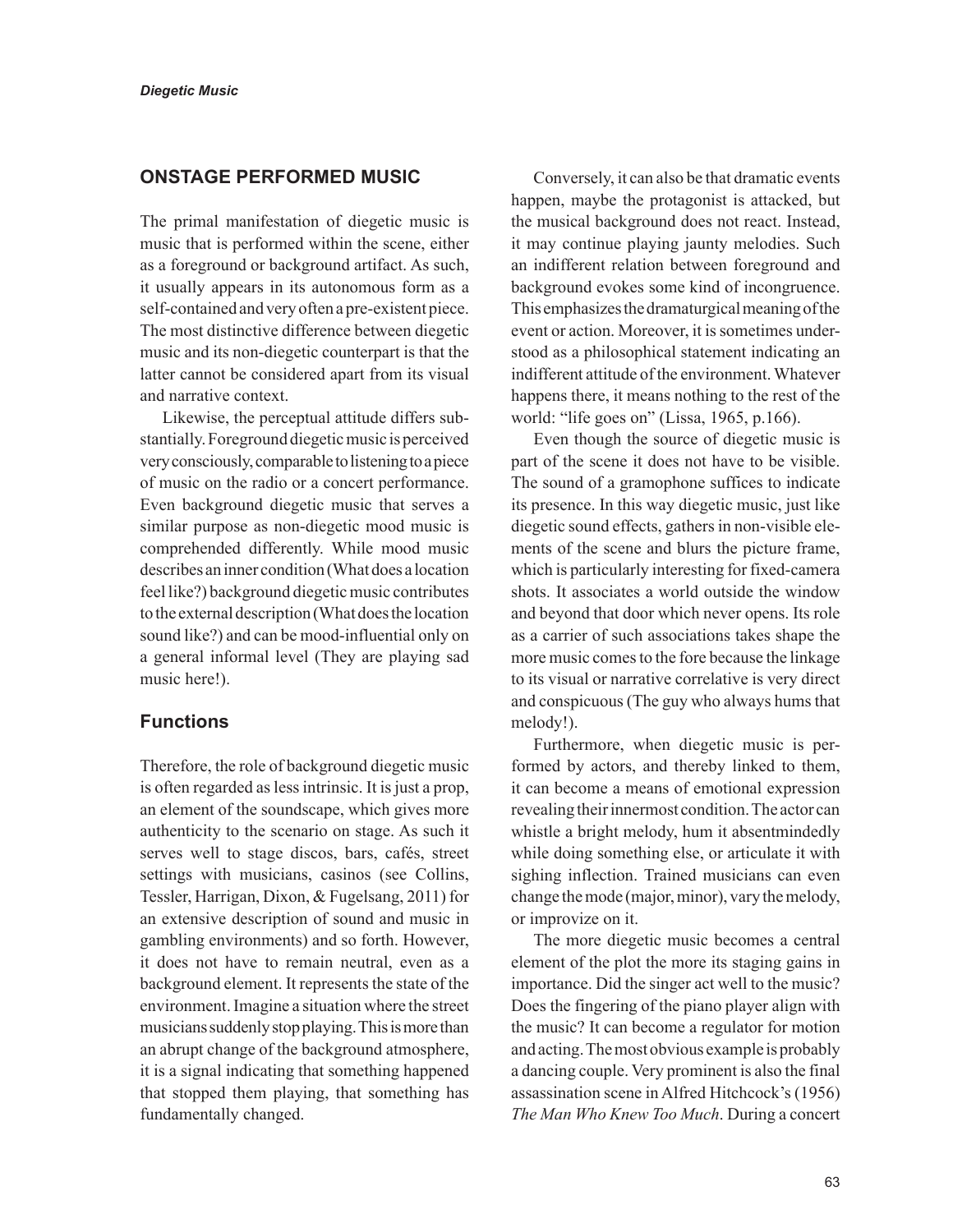performance of Arthur Benjamin's Cantata *Storm Clouds* the assassin tries to cover his noise by shooting in synch with a loud climactic cymbal crash. Even screaming Doris Day is perfectly in time with the meter of the orchestra.

## **Design Principles**

However, when a musical piece is entirely performed in the foreground, it creates a problem. It slows the narrative tempo down. This is because change processes take more time in autonomous music than on the visual layer, in films as well as in games. In contrast to non-diegetic music, where changes are provoked and justified by the visual and narrative context, diegetic music has to stand on its own. Its musical structure has to be self-contained, hence, change processes need to be more elaborate. Such compositional aspects of non-diegetic film music and its differences to autonomous music have been discussed already by Adorno and Eisler (1947).

For an adequate implementation of diegetic music, further issues have to be addressed. In contrast to non-diegetic music, it is subject to the acoustic conditions of the diegesis. A big church hall, small bed room, or an outdoor scene in the woods, each environment has its own acoustics and resonances. Ever heard disco music from outside the building? The walls usually filter medium and high frequencies, the bass is left. This changes completely when entering the dance floor. Diegetic music as well as any other sound effect cannot, and must not, sound like a perfectly recorded and mixed studio production. A solo flute in a large symphony orchestra is always audible on CD but gets drowned in a real life performance. According to the underlying sound design there might, nonetheless, be a distinction between foreground and background mixing that does not have to be purely realistic. Furhter discussion of this can be found, for instance, in Ekman (2009).

The sound positioning in the stereo or surround panorama also differs from that of studio recordings. Diegetic music should come from where it is performed. The human listener is able to localize real world sound sources with deviations down to two degrees (Fastl & Zwicker, 2007). Depending on the speaker setting, this can be significantly worse for virtual environments. But even stereo speakers provide rough directional information. Localization gets better again when the source is moving or the players are able to change their relative position and orientation to the source. In either case the source should not "lose" its sound or leave it behind when it moves. It would, as a consequence, lose presence and believability. Positioning the music at the performer's location in relation to the listener is as essential as it is for every further sound effect.

But up to now only a very primitive kind of localization has been discussed: setting the sound source at the right place. In interactive environments, the player might be able to come very close to the performer(s). If it is just a little clock radio, a single sound source may suffice. But imagine a group of musicians, a whole orchestra, the player being able to walk between them, listening to each instrument at close range. Not to forget that the performer, let us say a trumpet player, would sound very different at the front than from behind, at least in reality. Each instrument has its individual sound radiation angles. These are distinctively pronounced for each frequency band. The radiation of high-frequency partials differs from that of medium and low frequencies, a fact that, for instance, sound engineers have to consider for microphonics (Meyer, 2009).

How far do developers and designers need to go? How much realism is necessary? The answer is given by the overall realism that the developers aim for. Non-realistic two-dimensional environments (cartoon style, for example) are comparably tolerant of auditory inconsistencies. Even visually (photo-) realistic environments do not expect realistic soundscapes at all. Hollywood cinematic aesthetics, for instance, focus on the affect not on realism. Ekman (2009) describes further situations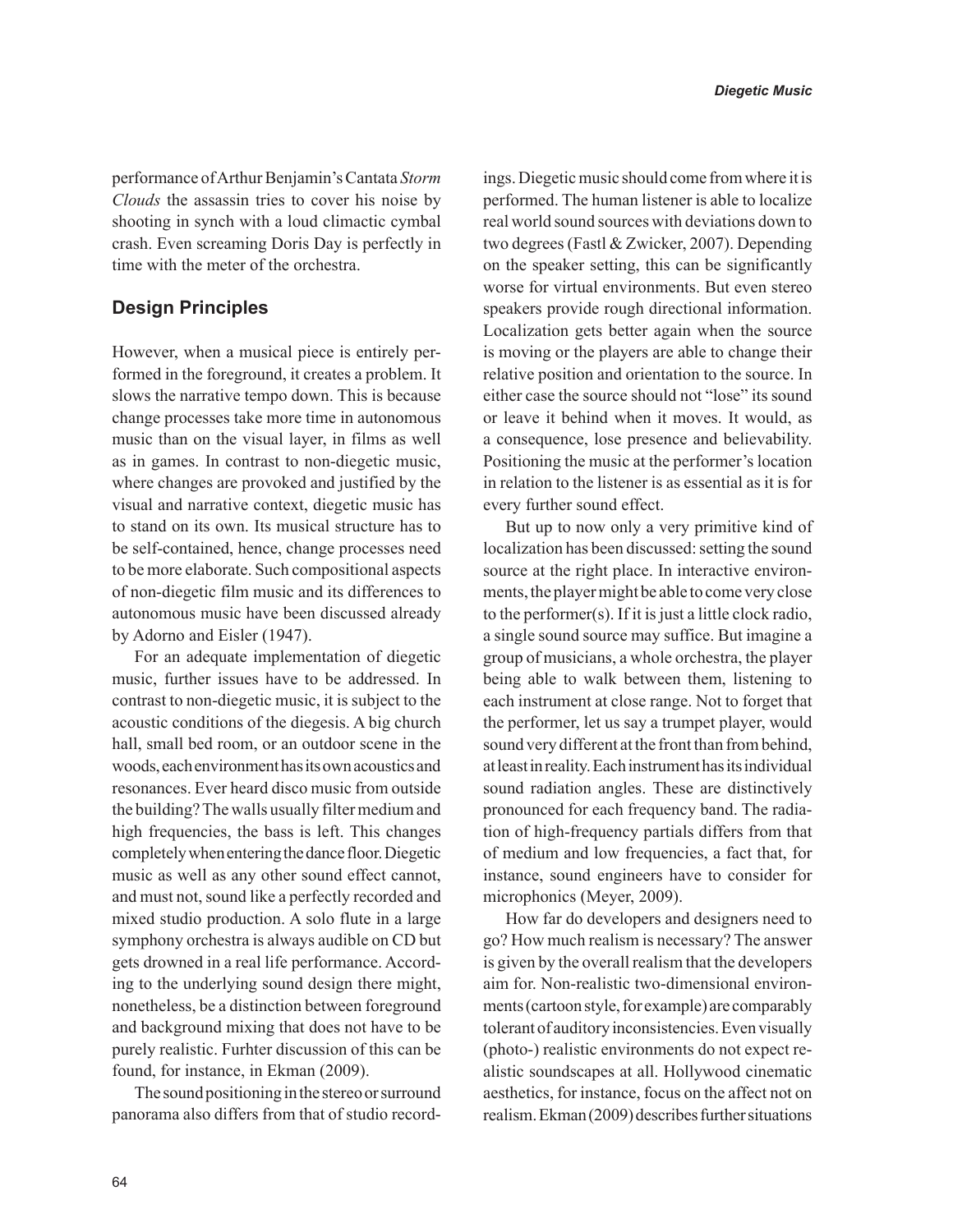where the human subjective auditive perception differs greatly from the actual physical situation. Possible causes can be the listener's attention, stress, auditory acuity, body sounds and resonances, hallucination and so forth.

All this indicates that diegetic music has to be handled on the same layer as sound effects and definitely not on the "traditional" non-diegetic music layer. In the gaming scenario, it falls under the responsibility of the audio engine that renders the scene's soundscape. Audio Application Programming Interfaces (APIs) currently in use are, for instance, *OpenAL* (Loki & Creative, 2009), *DirectSound* as part of *DirectX* (Microsoft, 2009), *FMOD Ex* (Firelight, 2009), and *AM3D* (AM3D, 2009). An approach to sound rendering based on graphics hardware is described by Röber, Kaminski, and Masuch (2007) and Röber (2008). A further audio API that is especially designed for the needs of mobile devices is *PAudioDSP* by Stockmann (2007).

It is not enough, though, to play the music back with the right acoustics, panorama, and filtering effects. Along the lines of "more real than reality", it is often a good case to reinforce the live impression by including a certain degree of defectiveness. The wow and flutter of a record player may cause pitch bending effects. There can be interference with the radio reception resulting in crackling and static noise. Not to mention the irksome things that happen to each musician, even to professionals, at live performances: fluctuation of intonation, asynchrony in ensemble play, and wrong notes, to name just a few of them. Those things hardly ever happen on CD. In the recording studio, musicians can repeat a piece again and again until one perfect version comes out or enough material is recorded to cut down a perfect version during postproduction. But at life performances all this happens and cannot be corrected afterwards. Including them in the performance of diegetic music makes for a more authentic live impression.

# **Non-Linearity and Interactivity**

However, in the gaming context in particular this authenticity gets lost when the player listens to the same piece more than once. A typical situation in a game: The player re-enters the scene several times and the diegetic music always starts with the same piece as if the performers paused and waited until the player came back. This can be experienced, for example, in the adventure game *Gabriel Knight: Sins of the Fathers* (Sierra, 1993) when walking around in Jackson Square. Such a déjà vu effect robs the virtual world of credibility. The performers, even if not audible, must continue playing their music and when the player returns he must have missed parts of it.

Another very common situation where the player rehears a piece of music occurs when getting stuck in a scene for a certain time. The performers, however, play one and the same piece over and over again. In some games they start again when they reach the end, in others, the music loops seamlessly. Both are problematic because it becomes evident that there is no more music. The end of the world is reached in some way and there is nothing beyond. A possible solution could be to extend the corpus of available pieces and go through it either successively or randomly in the music box manner. But the pieces can still recur multiple times. In these cases it is important that the performances are not exactly identical. A radio transmission does not always crackle at the same time within the piece and musicians try to give a better performance with each attempt. They focus on the mistakes they made last time and make new ones instead. This means that the game has to generate ever new performances. Examples for systems that can generate expressive performances are:

- the rule-based *KTH Director Musices* by Friberg, Bresin, and Sundberg (2006)
- the machine learning-based *YQX* by Flossmann, Grachten, and Widmer (2009)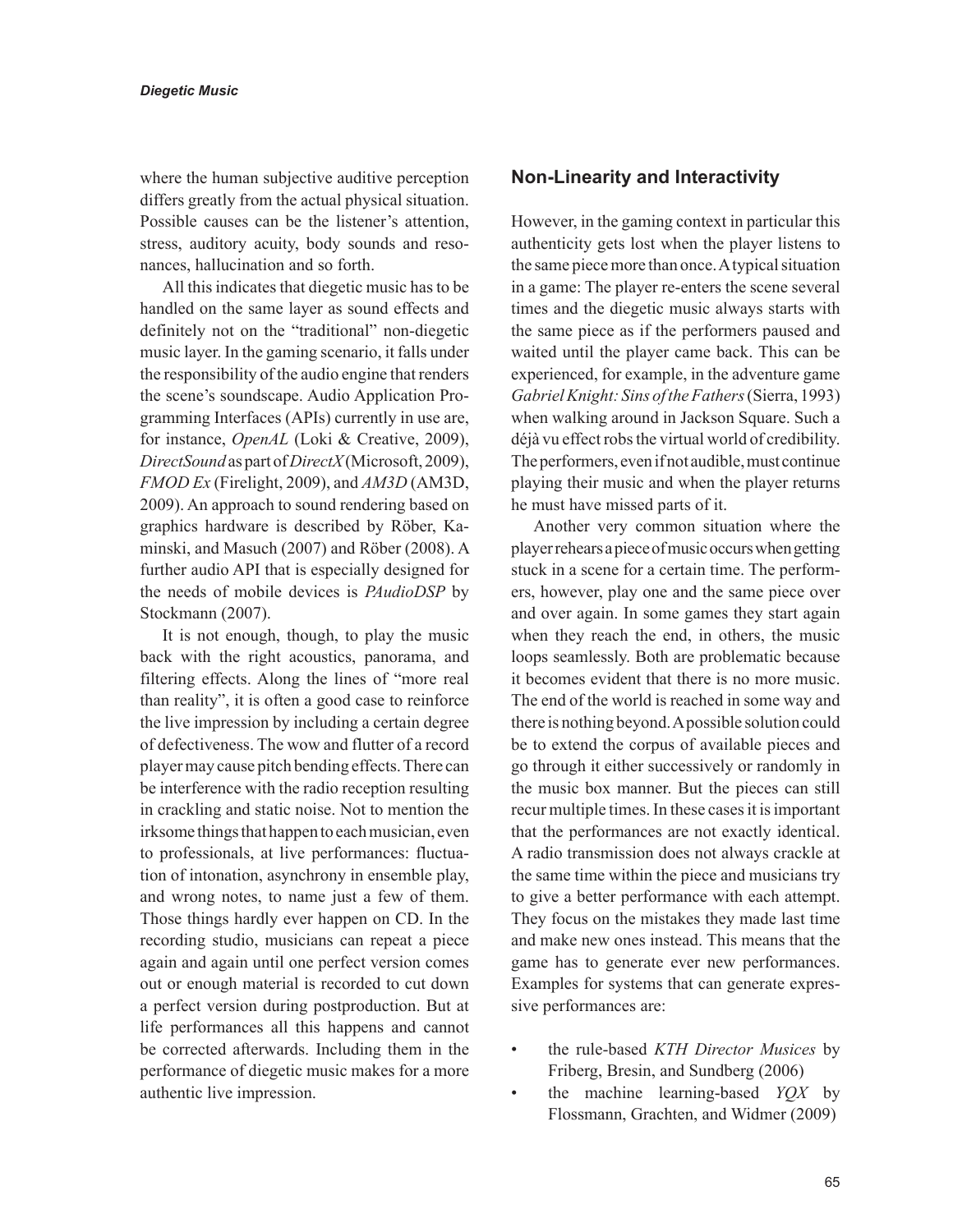the mathematical music theory-based approach by Mazzola, Göller, and Müller (2002).

Even the expressivity of the performance itself can be varied. This can derive from the scene context (the musician is happy, bored, or sad) or be affected by random deviations (just do it differently next time). Systems to adapt performative expression were developed by Livingstone (2008) and Berndt and Theisel (2008).

But modifying performative expression is not the only way to introduce diversity into music. A further idea is to exploit the potential of sequential order, that is, to rearrange the sequence of musical segments. The idea derives from the classic musical dice games which were originally invented by Kirnberger (1767) and became popular through Mozart (1787). The concept can be extended by so-called *One Shot* segments that can be interposed occasionally amongst the regular sequence of musical segments as proposed within several research prototypes by Tobler (2004) and Berndt, Hartmann, Röber, & Masuch (2006). These make the musical progress appear less fixed. Musical polyphony offers further potential for variance: *Building block music*<sup>2</sup> allows various part settings as not all of them have to play at once. One and the same composition can sound very different by changing the instrumentation (Adler, 2002; Sevsay, 2005) or even the melodic material and counterpoint (Aav, 2005; Berndt et al., 2006; Berndt, 2008). Thus, each iteration seems to be a rearrangement or a variation instead of an exact repetition.

Generative techniques can expand the musical variance even more. Imagine a virtual jazz band that improvises all the time. New music is constantly created without any repetition. This can be based on a given musical material, a melody for instance, that is varied. The *GenJam* system, a genetic approach (Miranda & Biles, 2007), is a well known representative. *MeloNet* and *JazzNet* are two systems that create melody ornamentations through trained neural networks (Hörnel, 2000; Hörnel & Menzel, 1999). Based on a graph representation of possible alternative chord progressions (a Hidden Markov Model derivative called *Cadence Graph*), Stenzel (2005) describes an approach to variations on the harmonic level.

Beyond varying musical material it is also possible to generate ever new material. Therefore, Hiller and Isaacsons (1959) have already attempted this through the application of random number generators and Markov chains. This is still common practice today, for example, for melody generation (Klinger & Rudolph, 2006). Next, harmonization and counterpoint can be created for that melody to achieve a full polyphonic setting (Ebcioglu, 1992; Schottstaedt, 1989; Verbiest, Cornelis, & Saeys, 2009). Further approaches to music composition are described by Löthe (2003), Taube (2004), and Pozzati (2009). Papadopoulos & Wiggins (1999) and Pachet and Roy (2001) give more detailed surveys of algorithmic music generation techniques.

The nonlinear aspects of diegetic music as they have been discussed up to now omitted one fact that comes along with interactive media. Music, as part of the diegesis, not only influences it but can also be influenced by it, especially by the player. Which player is not tempted to click on the performer and see what happens? In the simplest case a radio is just switched on and off or a song is selected on the music box. Interaction with virtual musicians, by contrast, is more complicated. Two modes can be distinguished: the *destructive* and the *constructive* mode.

*Destructive interaction* interferes with the musician's performance. The player may talk to him, jostle him, distract his attention from playing the right notes and from synchronisation with the ensemble. This may even force the musician to stop playing. Destructive interaction affects the musical quality. A simple way to introduce wrong notes is to change the pitch of some notes by a certain interval. Of course, not all of them have to be changed. The number of changes depends on the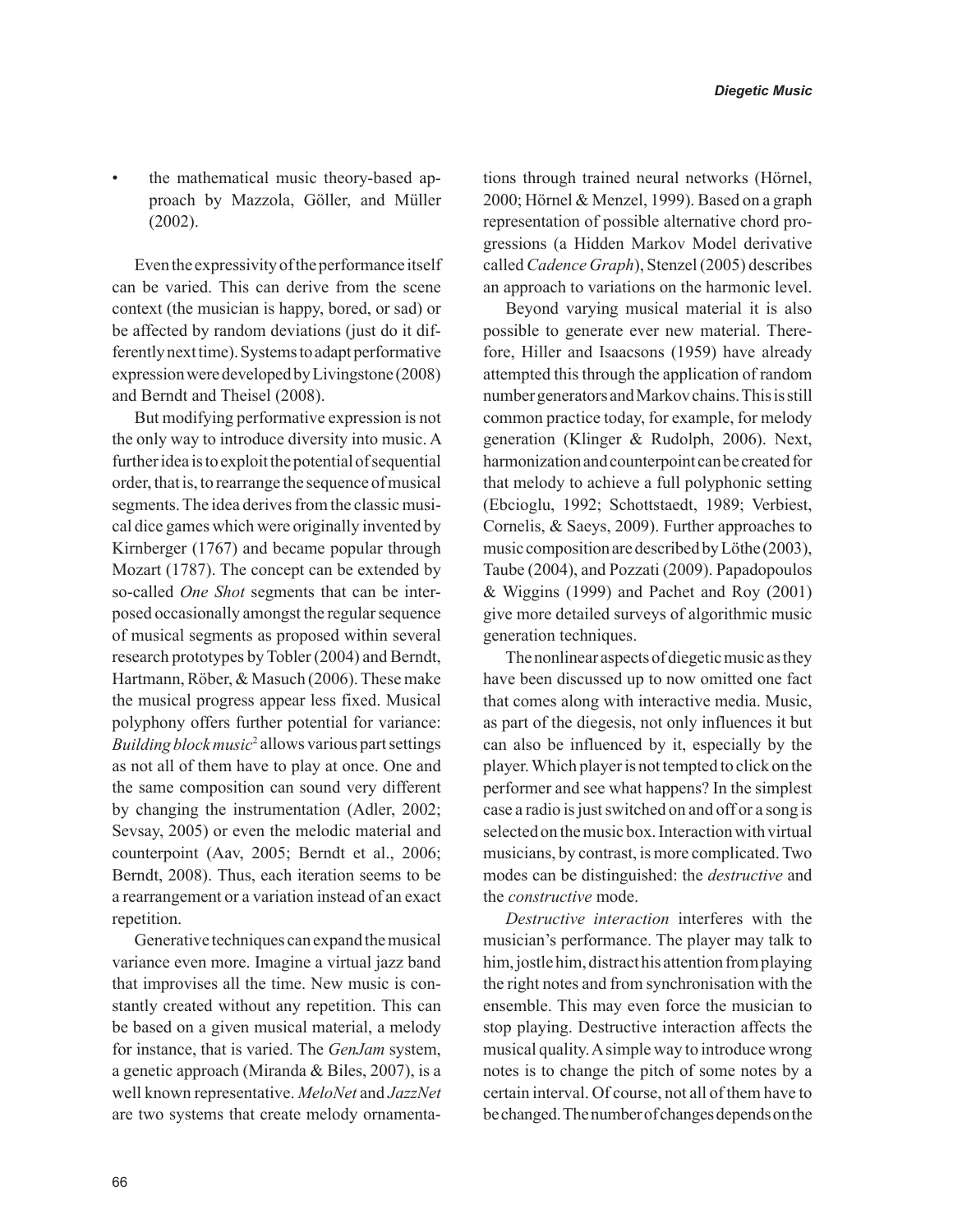degree of disruption. Likewise for the size of the pitch interval: for example, the diatonic neighbor (half and whole step) with small errors and bigger intervals the more the musician is distracted.

In the same way rhythmic precision and synchrony can be manipulated. Making musicians asynchronous simply means adding a plain delay that puts some of them ahead and others behind in the ensemble play. The rhythmic precision, by contrast, has to do with the timing of a musician. Does he play properly in time or is he "stumbling", in other words, unrhythmical? Such timing aspects were described, investigated, and implemented by Friberg et al. (2006) and Berndt and Hähnel (2009) amongst others. As ensemble play is also a form of communication between musicians, one inaccurate player affects the whole ensemble, beginning with the direct neighbor. They will, of course, try to come together again which can be emulated by homeostatic (self-balancing) systems. Such self-regulating processes were, for instance, described by Eldridge (2002) and used for serial music composition.

*Constructive interaction*, by contrast, influences musical structure. Imagine a jazz band cheered by the audience, encouraged to try more adventurous improvisations. Imagine a street musician playing some depressive music. But when giving him a coin he becomes cheerful, his music likewise. Such effects can rarely be found in virtual gaming worlds up to now. The adventure game *Monkey Island 3: The Curse of Monkey Island* (LucasArts, 1997) features one of the most famous and visionary exceptions. In one scene the player's pirate crew sings the song "A Pirate I Was Meant To Be." The player chooses the keywords with which the next verse has to rhyme. The task is to select the one that nobody finds a rhyme for, to bring them back to work. The sequential order of verses and interludes is adapted according to the multiple-choice decisions that the player makes. A systematic overview of this and further approaches to nonlinear music is given by Berndt (2009).

So much effort, such a large and complex arsenal for mostly subsidiary background music? Do we really require all this? The answer is "no". This section proposed a collection of tools of which the one or other can be useful for rounding off the coherence of the staging and to strengthen the believability of the music performance. Moreover, these tools establish the necessary foundations for music to be more than a background prop, but to come to the fore as an interactive element of the scene. This opens up the unique opportunity for the player to experience music and its performance in a completely different way, namely close up.

#### **VIsUALIZED MUsIc**

Beyond visualizing only the performance of music, that is showing performing musicians or sound sources as discussed so far, there is a further possibility: the visualization of music itself. In fact, it is not music as a whole that is visualized but rather a selection of structural features of a musical composition (rhythmic patterns, melodic contour and so on). Moreover, the visual scene must not be completely generated from musical information. Music video games just like music video clips often feature a collage-like combination of realistic and aesthetically stylized visuals. The latter is the focus of this section.

The *Guitar Hero* series (Harmonix, 2006-2009) works with such collage-like combinations. While a concert performance is shown in the background the foreground illustrates the guitar riffs which the player has to perform. *PaRappa the Rapper* (NanaOn-Sha, 1996) also shows the performers on screen and an unobtrusive line of symbols on top that indicates the type of interaction (which keys to press) and the timing to keep up with the music. In *Audiosurf*, by contrast, the whole scene is built up through music: the routing of the obstacle course, the positioning of obstacles and items, the color scheme, background objects, and visual effects, even the driving speed. So music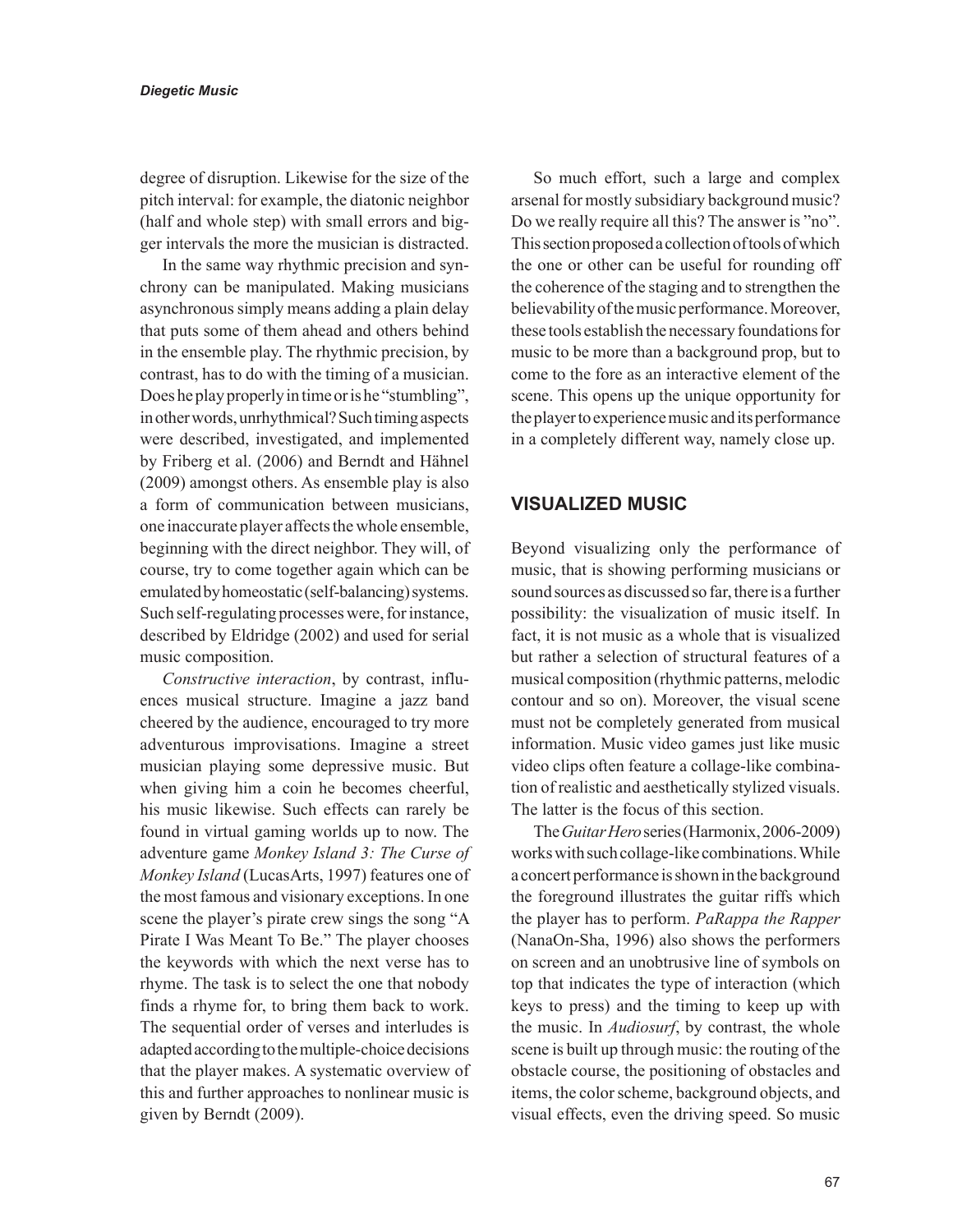not only sets visual circumstances but also event qualities. Some pieces induce more difficult tracks than others.

## **the Musical Diegesis**

The visual instances of musical features are aesthetically looser in video clips. In the gaming scenario they have to convey enough information to put the game mechanics across to the player. Hence, they have to be aesthetically more consistent and presented in a well-structured way. Often a deviation of the pitch-time notation, known from conventional music scores (pitch is aligned vertically, time horizontally), forms the conceptual basis of the illustrations. Upcoming events scroll from right to left. Its vertical alignment indicates a qualitative value—not necessarily pitch—of the event. The orientation can, of course, vary. Shultz (2008) distinguishes three modes:

- **Reading Mode**: corresponds to score notation as previously described and implemented, for example, in *Donkey Konga* (Namco, 2003)
- **Falling Mode**: the time-axis is vertically oriented, the pitch/quality-axis horizontally, upcoming events "drop down" (*Dance Dance Revolution* by Konami (1998))
- **Driving Mode:** just like falling mode but with the time-axis in z-direction (depth), upcoming events approach from ahead (*Guitar Hero*).

The illustrations do not have to be musically accurate. They are often simplified for the sake of better playability. In *Guitar Hero*, for instance, no exact pitch is represented, only melodic contour. Even this is scaled down to the narrow ambit that the game controller supplies. It is, in fact, not necessary to translate note events into some kind of stylization. Structural entities other than pitch values can be indicated as well. In *Amplitude,* it is the polyphony of multiple tracks (rhythm, vocals, bass, for example) arranged as multiple lanes. Color coding is often used to represent sound timbre (*Audiosurf*). Other visualization techniques are based on the actual waveform of the recording or on its Fourier transformation (commonly used in media player plug-ins and also in games). For completeness, it should be mentioned that it is, of course, not enough to create only a static scene or a still shot. Since music is a temporal art its visualisation has to develop over time, too.

In music video games, as well as in video clips, music constitutes the central value of the medium. It is not subject to functional dependencies on the visual layer. Conversely, the visual layer is contingent upon music, as was already described. Although the visual scene typically does not show or even include any sound sources in a traditional sense (like those described in the previous section), music has to be declared a diegetic entity, even more than the visuals. These is only a translation of an assortment of musical aspects into visual metaphors. They illustrate, comment, concretize, and channel associations which the music may evoke (Kungel, 2004). They simplify conventional visually marked interaction techniques. But the interaction takes place in the music domain. The visuals do not and cannot grasp the *musical*  diegesis as a whole.<sup>3</sup> In this scenario the diegesis is literally constituted by music. It is the domain of musical possibilities.

In this (its own) world, music is subject to no restrictions. The visual layer has to follow. The imaginary world that derives from this is equally subject to no logical or rational restrictions. The routings of the obstacle courses in *Audiosurf* run freely in a weightless space: even the background graphics and effects have nothing in common with real sky or space depictions. Practical restrictions, such as those discussed above for onstage performed music (like radio reception interference, wrong notes and so forth), likewise do not exist. Hence, the performative quality can be at the highest stage, that is, studio level.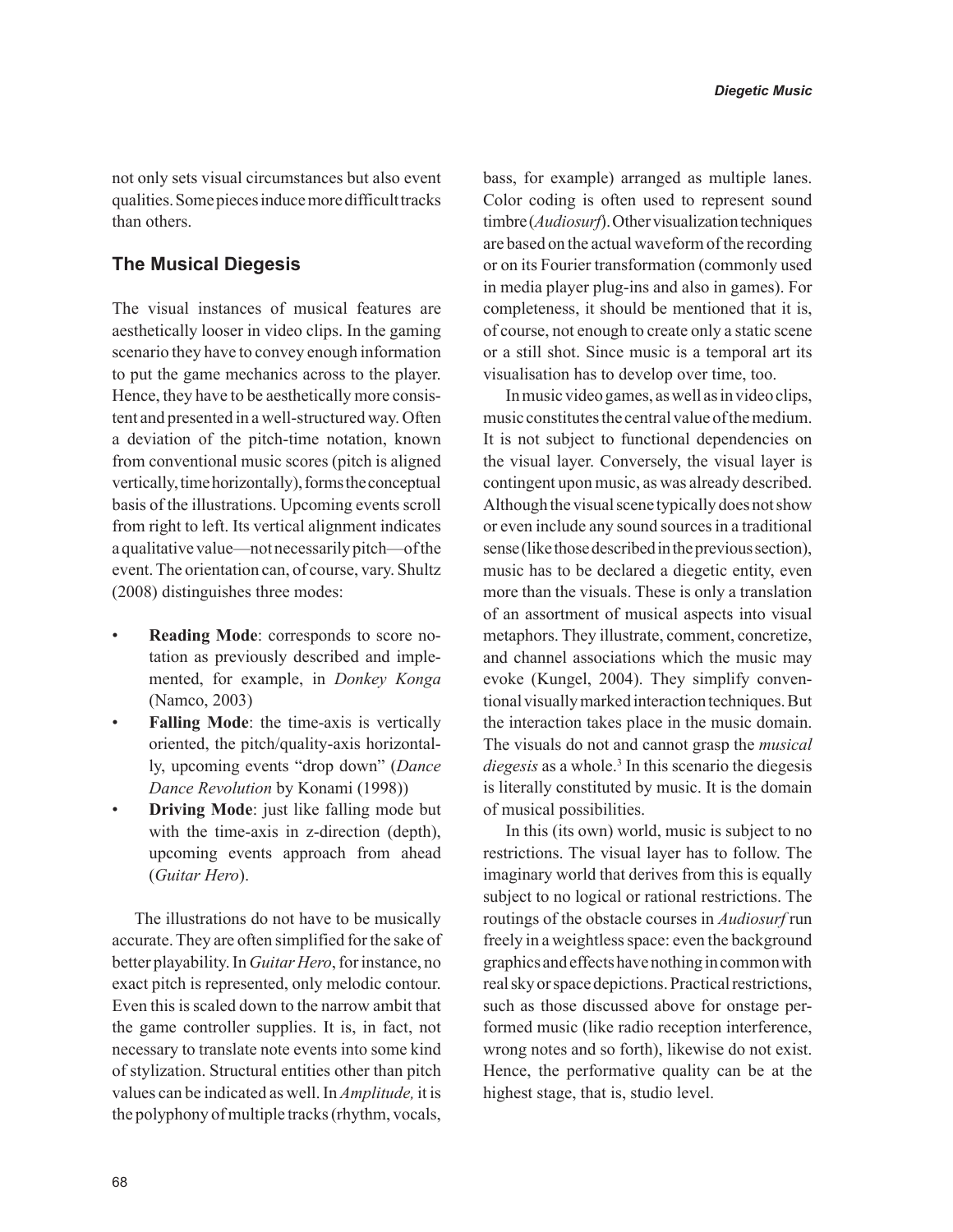#### **Interactivity in the Musical Domain**

However, the possibilities to explore these worlds interactively are still severely limited. Often, statically predetermined pieces of music dictate the tempo and rhythm of some skill exercises without any response to whether the player does well or badly. This compares to conventional *on-rails shooter* games that show a pre-rendered video sequence which cannot be affected by the player whose only task is to shoot each appearing target. A particular piece of music is, here, essentially nothing else but one particular tracking shot through a much bigger world.

Music does not have to be so fixed and the player should not be merely required to keep up with it. The player can be involved in its creation: "Music videogames would benefit from an increasing level of player involvement in the music" (Williams, 2006, p.7) The diegesis must not be what a prefabricated piece dictates but should rather be considered as a domain of musical possibilities. The piece that is actually played reflects the reactions of the diegesis to player interaction. An approach to this begins with playing only those note events (or more generally, musical events) that the player actually hits, not those he was supposed to hit. In *Rez*, for instance, although it is visually an on-rails shooter, only a basic ostinato pattern (mainly percussion rhythms) is predefined and the bulk of musical activity is triggered by the player. Thus, each run produces a different musical output. Williams (2006) goes so far as to state that "it is a pleasure not just to watch, but also to listen to someone who knows how to play *Rez* really well, and in this respect *Rez* comes far closer to realising the potential of a music videogame" (p.7).

In *Rez,* the stream of targets spans the domain of musical possibilities. The player's freedom may still be restricted to a certain extent but this offers a clue for the developers to keep some control over the musical dramaturgy. This marks the upper boundary of what is possible with precomposed and preproduced material. Further interactivity requires more musical flexibility. Therefore, two different paths can be taken:

- interaction by musically primitive events
- interaction with high-level structures and design principles.

Primitive events in music are single tones, drum beats, and even formally consistent groups of such primitives that do not constitute a musical figure in itself (for instance, tone clusters and arpeggios). In some cases even motivic figures occur as primitive events: they are usually relatively short (or fast) and barely variable. The game mechanics provide the interface to trigger them and set event properties like pitch, loudness, timbre, cluster density, for example. Ultimately, this leads to a close proximity of interactive virtual instrument concepts. It can be a virtual replica of a piano, violin, or any instrument that exists in reality. Because of the radically different interaction mode (mouse and keyboard) these usually fall behind their realworld prototypes regarding playability. To overcome this limitation, several controllers were developed that adapt form and handling of real instruments like the guitar controller of *Guitar Hero*, the *Donkey Konga* bongos, the turntable controller of *DJ Hero* (FreeStyleGames, 2009), and not to forget the big palette of MIDI instruments (keyboards, violins, flutes, drum pads and so forth). Roads (1996) gives an overview of such professional musical input devices.

But real instruments do not necessarily have to be adapted. The technical possibilities allow far more interaction metaphors, as is demonstrated by the gesture-based Theremin (1924), the sensorequipped *Drum Pants* (Hansen & Jensenius, 2006), and the hand and head tracking-based *Tone Wall/ Harmonic Field* (Stockmann, Berndt, & Röber, 2008). Even in the absence of such specialized controllers keyboard, mouse, and gamepad allow expressive musical input too. The challenge, therefore, is to find appropriate metaphors like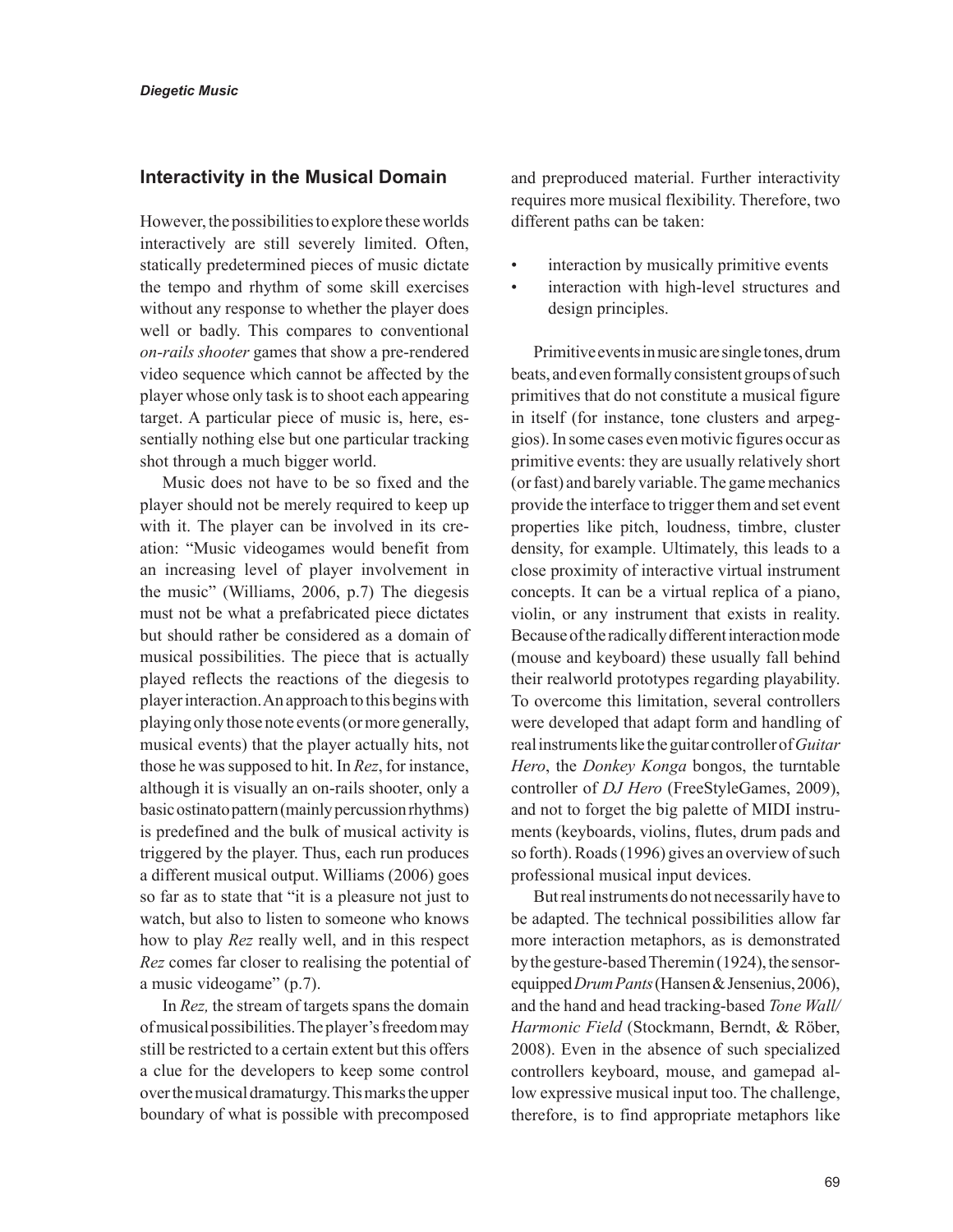aiming and shooting targets, painting gestural curves, or nudge objects of different types in a two- or three-dimensional scene.

Although the player triggers each event manually he does not have to be the only one playing. An accompaniment can be running autonomously in the background like that of a pianist that goes along with a singer or a rock band that sets the stage for a guitar solo. Often repetitive structures (ostinato, vamp, riff) are therefore applied. Such endlessly looping patterns can be tedious over a longer period. Variation techniques like those explained in the previous section can introduce more diversity. Alternatively, non-repetitive material can be applied. Precomposed music is of limited length, hence, it should be sufficiently long. Generated music, by contrast, is subject to no such restrictions. However, non-repetitive accompaniment comes with a further problem: it lacks musical predictability and thereby hampers a player's smooth performance. This can be avoided. Repetitive schemes can change after a certain number of iterations (for example, play riff A four times, B eight times, and C four times). The changes can be prepared in such a way that the player is warned. A well-known example is the drum roll crescendo that erupts in a climactic crash. Furthermore, tonally close chord relations can relax strict harmonic repetition without losing the predictability of appropriate pitches.

The player can freely express himself against this background. But should he really be allowed to do anything? If yes, should he also be allowed to perform badly and interfere with the music? In order not to discourage a proportion of the customers, lower difficulty settings can be offered. The freedom of interaction can be restricted to only those possibilities that yield pleasant satisfactory results. There can be a context sensitive component in the event generation just like a driving aid system that prevents some basic mistakes. Pitch values can automatically be aligned to the current diatonic scale in order to harmonize. A time delay can be used to fit each event perfectly to the underlying meter and rhythmic structure. Advanced difficulty settings can be like driving without such safety systems. It is most interesting for trained players who want to experiment with a bigger range of possibilities.

Interaction with high-level structures is less direct. The characteristic feature of this approach is the autonomy of the music. It plays back by itself and reacts to user behaviour. While the previously described musical instruments are rather perceived as a tool-like object, in this approach the impression of a musical diegesis, a virtual world filled with entities that dwell there and react and interact with the player, is much stronger. User interaction affects the arrangement of the musical material or the design principles which define the way the material is generated. In *Amplitude* (in standard gameplay mode) it is the arrangement. The songs are divided into multiple parallel tracks. A track represents a conceptual aspect of the song like bass, vocals, synth, or percussion and each track can be activated for a certain period by passing a skill test. Even this test derives from melodic and rhythmic properties of the material to be activated. The goal is to activate them all.

The music in *Amplitude* is precomposed and, thus, relatively invariant. Each run leads ultimately to the same destination music. Other approaches generate the musical material just in time while it is performed. User interaction affects the parameterization of the generation process which results in different output. For this constellation of autonomous generation and interaction Chapel (2003) coined the term *Active Musical Instrument*, an instrument for real-time performance and composition that actively interacts with the user: "The system actively proposes musical material in realtime, while the user's actions [.. .] influence this ongoing musical output rather than have the task to initiate each sound" (p.50). Chapel states that an *Active Instrument* can be constructed around any generative algorithm.

The first such instrument was developed by Chadabe (1985). While music is created autono-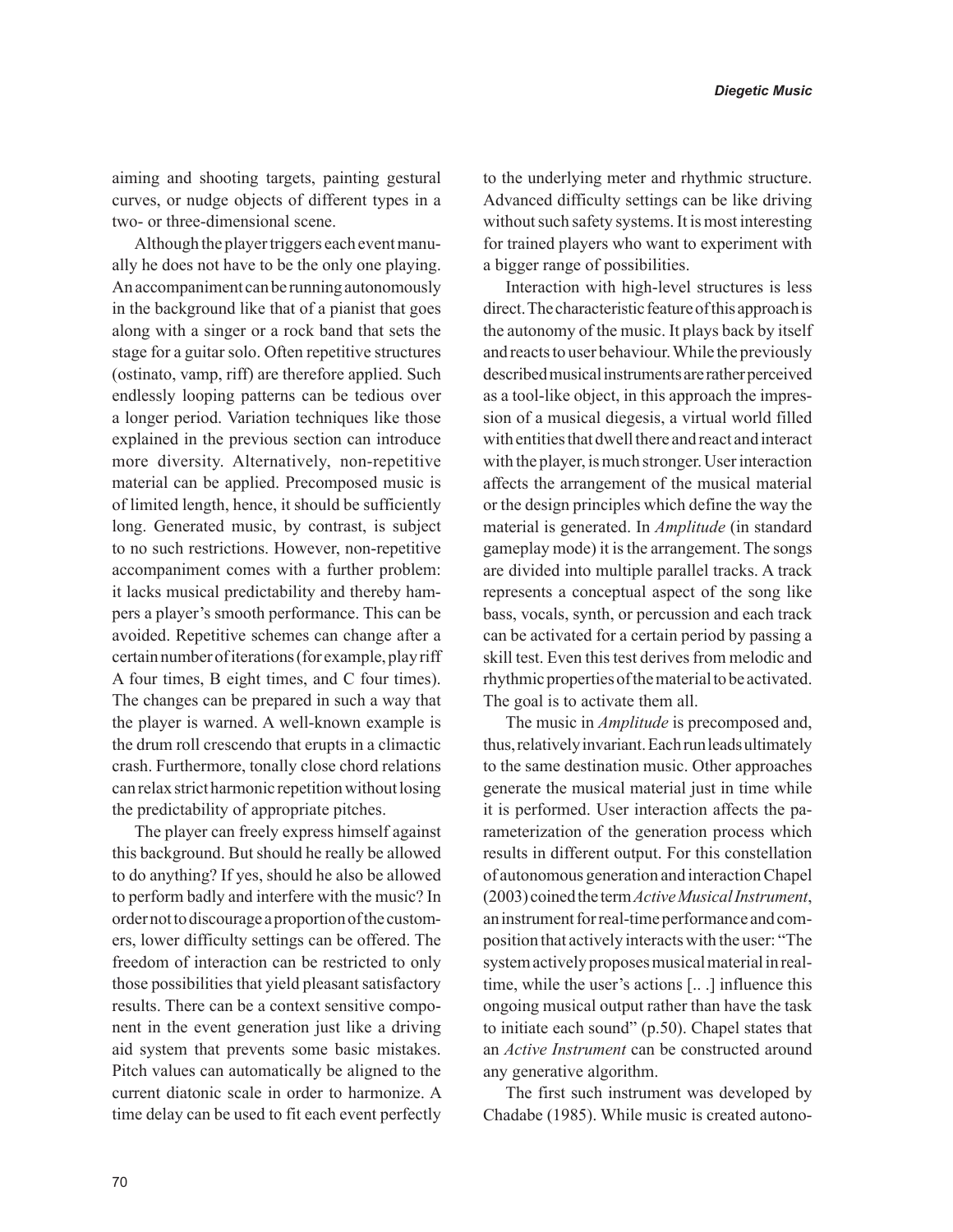mously, the user controls expressive parameters like accentuation, tempo, and timbre. In Chapel's case the music generation is based on fractal functions which can be edited by the user to create ever new melodic and polyphonic structures. Eldridge (2002) applies self-regulating homeostatic networks. Perturbation of the network causes musical activity—a possible way to interact with the system. The musical toy *Electroplankton* for Nintendo DS offers several game modes (called plankton types) that build up a musical domain with complex structures, for example, a melodic progression graph (plankton type Luminaria) and a melodic interpreter of graphical curves (plankton type Tracy). These can be freely created and modified by the user.

A highly interactive approach that incorporates precomposed material is the *Morph Table* presented by Brown, Wooller, & Kate (2007). Music consists of several tracks. Each track is represented by a physical cube that can be placed on the tabletop: this activates its playback. For each track, there are two different prototype riffs represented by the horizontal extremes of the tabletop (left and right border). Depending on the relative position of the cube in-between, the two riffs are recombined by the music morphing techniques which Wooller & Brown (2005) developed. The vertical positioning of the cube controls other effects. The tabletop interface further allows collaborative interaction with multiple users.

This anticipates a promising future perspective for music video games. Music making has always been a collaborative activity that incorporates a social component, encourages community awareness, interaction between musicians, and mutual inspiration. What shall be the role of music games in this context? Do they set the stage for the performers or function as performers themselves? In contrast to conventional media players, which are only capable of playing back prefabricated pieces, music video games will offer a lot more. They will be a platform for the user to experiment with and on which to realize his ideas. And they

will be—they already are—an easy introduction to music for everyone, even non-musicians, who playfully learn musical principles to good and lasting effect.

# **INtErActING WItH MUsIc: A cONcLUsION**

Music as a diegetic occurrence in interactive media cannot be considered apart from interactivity. But music being the object of interaction is a challenging idea. It is worth taking up this challenge. The growing popularity of music video games over the last few years encourages further exploration of the boundaries of interactivity and to surmount them.

Music does not have to be static. It can vary in its expressivity regarding the way it is performed. Users can interact with virtual performers. These do not have to play fixed compositions. Let them ornament their melodies, vary or even improvise on them. Why not just generate new music in realtime while the game is played? Let the players exert an influence on this. Or enable them to playfully arrange or create their own music. Few of these possibilities are applied in practice up to now.

Music is a living art that should be more than simply reproduced, it should be experienced anew each time. It is a temporal art and its transience is an inherent component. This chapter has shown how to raise music in interactive media above the status of its mere reproduction. As a domain of interactivity, it invites the users to explore, create, and to have new musical experiences.

#### **rEFErENcEs**

AM3D (2009). *AM3D* [Computer software]. AM3D A/S (Developer). Aalborg, Denmark.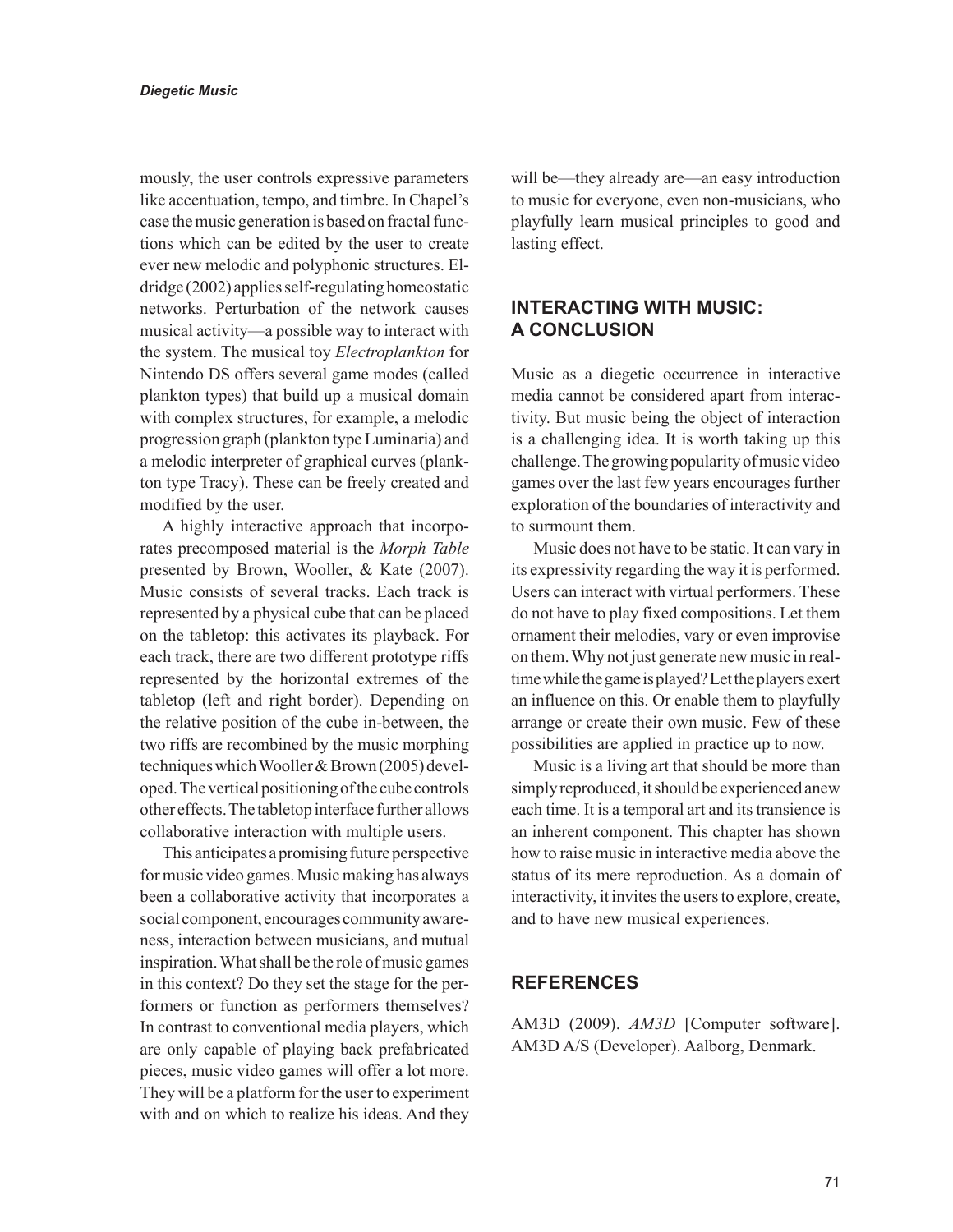Aav, S. (2005). *Adaptive music system for Direct-Sound*. Unpublished master's thesis. University of Linköping, Sweden.

Adler, S. (2002). *The study of orchestration* (3rd ed.). New York: Norton & Company.

Adorno, T. W., & Eisler, H. (1947). *Composing for the films*. New York: Oxford University Press.

Arons, B. (1992, July). A review of the cocktail party effect. *Journal of the American Voice I/O Society, 12*, 35-50.

Berndt, A. (2008). *Liturgie für Bläser* (2nd ed.). Halberstadt, Germany: Musikverlag Bruno Uetz.

Berndt, A. (2009). Musical nonlinearity in interactive narrative environments. In G. Scavone, V. Verfaille & A. da Silva (Eds.), *Proceedings of the Int. Computer Music Conf. (ICMC)* (pp. 355-358). Montreal, Canada: International Computer Music Association, McGill University.

Berndt, A., & Hähnel, T. (2009). Expressive musical timing. In *Proceedings of Audio Mostly 2009: 4th Conference on Interaction with Sound* (pp. 9-16). Glasgow, Scotland: Glasgow Caledonian University, Interactive Institute/Sonic Studio Piteå.

Berndt, A., Hartmann, K., Röber, N., & Masuch, M. (2006). Composition and arrangement techniques for music in interactive immersive environments. In *Proceedings of Audio Mostly 2006: A Conference on Sound in Games* (pp. 53-59). Piteå, Sweden: Interactive Institute/Sonic Studio Piteå.

Berndt, A., & Theisel, H. (2008). Adaptive musical expression from automatic real-time orchestration and performance. In Spierling, U., & Szilas, N. (Eds.), *Interactive Digital Storytelling (ICIDS) 2008* (pp. 132–143). Erfurt, Germany: Springer. doi:10.1007/978-3-540-89454-4\_20

Brown, A. R., Wooller, R. W., & Kate, T. (2007,). The morphing table: A collaborative interface for musical interaction. In A. Riddel & A. Thorogood (Eds.), *Proceedings of the Australasian Computer Music Conference* (pp. 34-39). Canberra, Australia.

Chadabe, J. (1985). *Interactive music composition and performance system*. U.S. Patent No. 4,526,078. Washington, DC: U.S. Patent and Trademark Office.

Chapel, R. H. (2003). *Real-time algorithmic music systems from fractals and chaotic functions: Towards an active musical instrument*. Unpublished doctoral dissertation. University Pompeu Fabra, Barcelona, Spain.

Collins, K., Tessler, H., Harrigan, K., Dixon, M. J., & Fugelsang, J. (2011). Sound in electronic gambling machines: A review of the literature and its relevance to game audio. In Grimshaw, M. (Ed.), *Game sound technology and player interaction: Concepts and developments*. Hershey, PA: IGI Global.

Ebcioglu, K. (1992). An expert system for harmonizing chorales in the style of J. S. Bach. In Balaban, M., Ebcioglu, K., & Laske, O. (Eds.), *Understanding music with AI: Perspectives on music cognition* (pp. 294–334). Cambridge, MA: MIT Press.

Ekman, I. (2009). Modelling the emotional listener: Making psychological processes audible. In *Proceedings of Audio Mostly 2009: 4th Conference on Interaction with Sound* (pp. 33-40). Glasgow, Scotland: Glasgow Caledonian University, Interactive Institute/Sonic Studio Piteå.

Eldridge, A. C. (2002). Adaptive systems music: Musical structures from algorithmic process. In C. Soddu (Ed.), *Proceedings of the 6th Generative Art Conference* Milan, Italy: Politecnico di Milano University.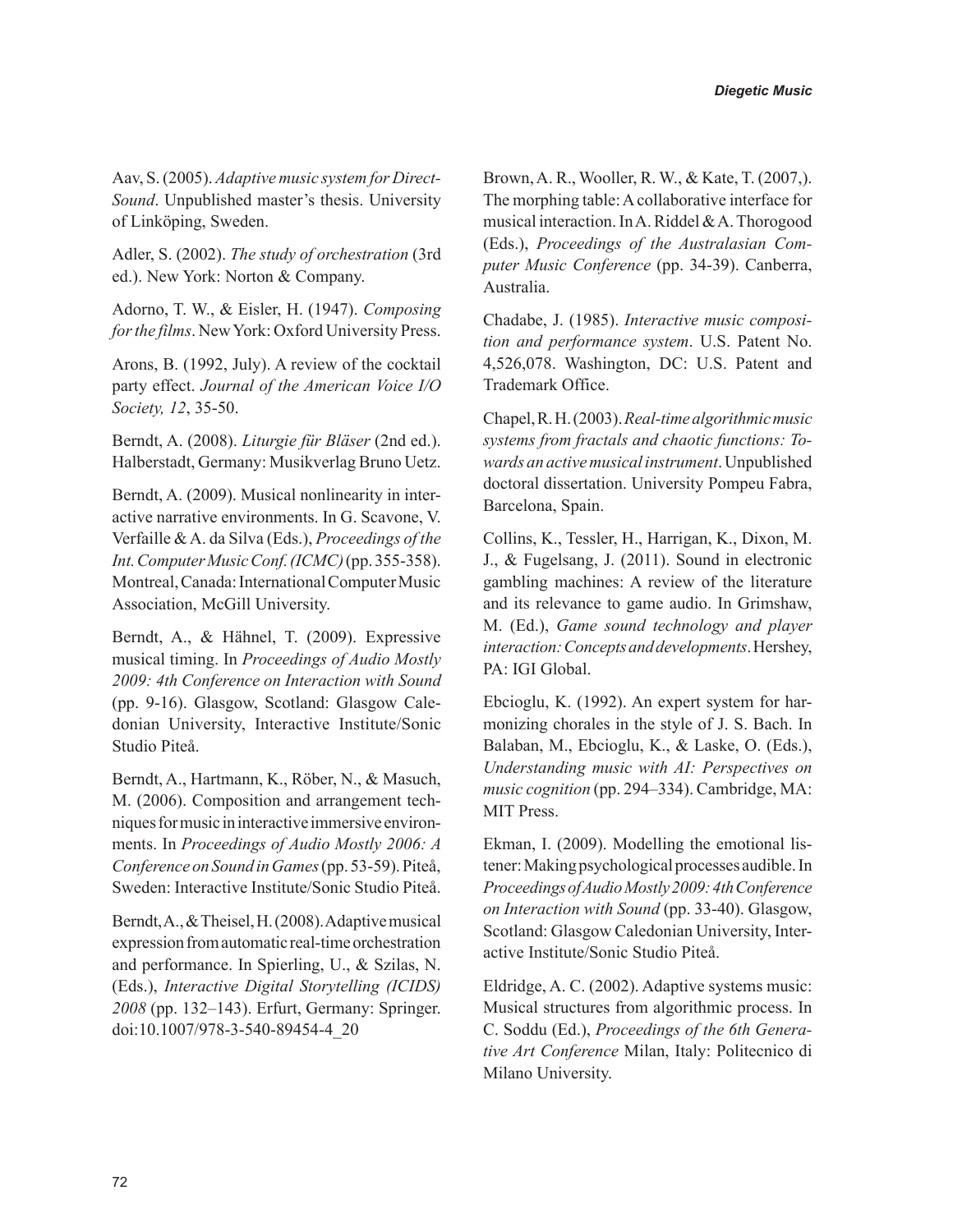Fastl, H., & Zwicker, E. (2007). *Psychoacoustics: Facts and models* (3rd ed., *Vol. 22*). Berlin, Heidelberg: Springer.

Firelight (2009). *FMOD Ex*. v4.28 [Computer software]. Victoria, Australia: Firelight Technologies.

Fitterer, D. (2008). *Audiosurf: Ride Your Music* [Computer game]. Washington, DC: Valve.

Flossmann, S., Grachten, M., & Widmer, G. (2009). Expressive performance rendering: introducing performance context. In *Proceedings of the 6th Sound and Music Computing Conference (SMC)*. Porto, Portugal: Universidade do Porto.

FreeStyleGames (2009). *DJ Hero* [Computer game]. FreeStyleGames (Developer), Activision.

Friberg, A., Bresin, R., & Sundberg, J. (2006). Overview of the KTH Rule System for musical performance. *Advances in Cognitive Psychology*. *Special Issue on Music Performance*, *2*(2/3), 145–161.

Galloway, A. R. (2006). *Gaming: Essays on algorithmic culture. Electronic Mediations* (*Vol. 18*). Minneapolis: University of Minnesota Press.

Hansen, S. H., & Jensenius, A. R. (2006). The Drum Pants. In *Proceedings of Audio Mostly 2006: A Conference on Sound in Games* (pp. 60-63). Piteå, Sweden: Interactive Institute/Sonic Studio.

Harmonix (2003). *Amplitude* [Computer game]. Harmonix (Developer), Sony.

Harmonix (2006-2009). *Guitar Hero* series [Computer games]. Harmonix, Neversoft, Vicarious Visions, Budcat Creations, RedOctane (Developers), Activision.

Herber, N. (2006). The Composition-Instrument: Musical emergence and interaction. In *Proceedings of Audio Mostly 2006: A Conference on Sound in Games* (pp. 53-59). Piteå, Sweden: Interactive Institute/Sonic Studio Piteå.

Hiller, L. A., & Isaacsons, L. M. (1959). *Experimental music: Composing with an electronic computer*. New York: McGraw Hill.

Hitchcock, A. (1956). *The Man Who Knew Too Much* [Motion picture]. Hollywood, CA: Paramount.

Hörnel, D. (2000). *Lernen musikalischer Strukturen und Stile mit neuronalen Netzen*. Karlsruhe, Germany: Shaker.

Hörnel, D., & Menzel, W. (1999). Learning musical structure and style with neural networks. *Computer Music Journal*, *22*(4), 44–62. doi:10.2307/3680893

Iwai, T. (2005). *Electroplankton* [Computer game]. Indies Zero (Developer), Nintendo.

Jørgensen, K. (2011). Time for new terminology? Diegetic and non-diegetic sounds in computer games revisited. In Grimshaw, M. (Ed.), *Game sound technology and player interaction: Concepts and developments*. Hershey, PA: IGI Global.

Kirnberger, J. P. (1767). *Der allezeit fertige Polonaisen und Menuetten Komponist*. Berlin, Germany: G.L. Winter.

Klinger, R., & Rudolph, G. (2006). Evolutionary composition of music with learned melody evaluation. In N. Mastorakis & A. Cecchi (Eds.), *Proceedings of the 5th WSEAS International Conference on Computational Intelligence, Man-Machine Systems and Cybernetics* (pp. 234-239). Venice, Italy: World Scientific and Engeneering Academy and Society.

Konami (1998). *Dance Dance Revolution*. Konami, Disney, Keen, Nintendo.

Kungel, R. (2004). *Filmmusik für Filmemacher— Die richtige Musik zum besseren Film*. Reil, Germany: Mediabook-Verlag.

Lissa, Z. (1965). *Ästhetik der Filmmusik*. Leipzig, Germany: Henschel.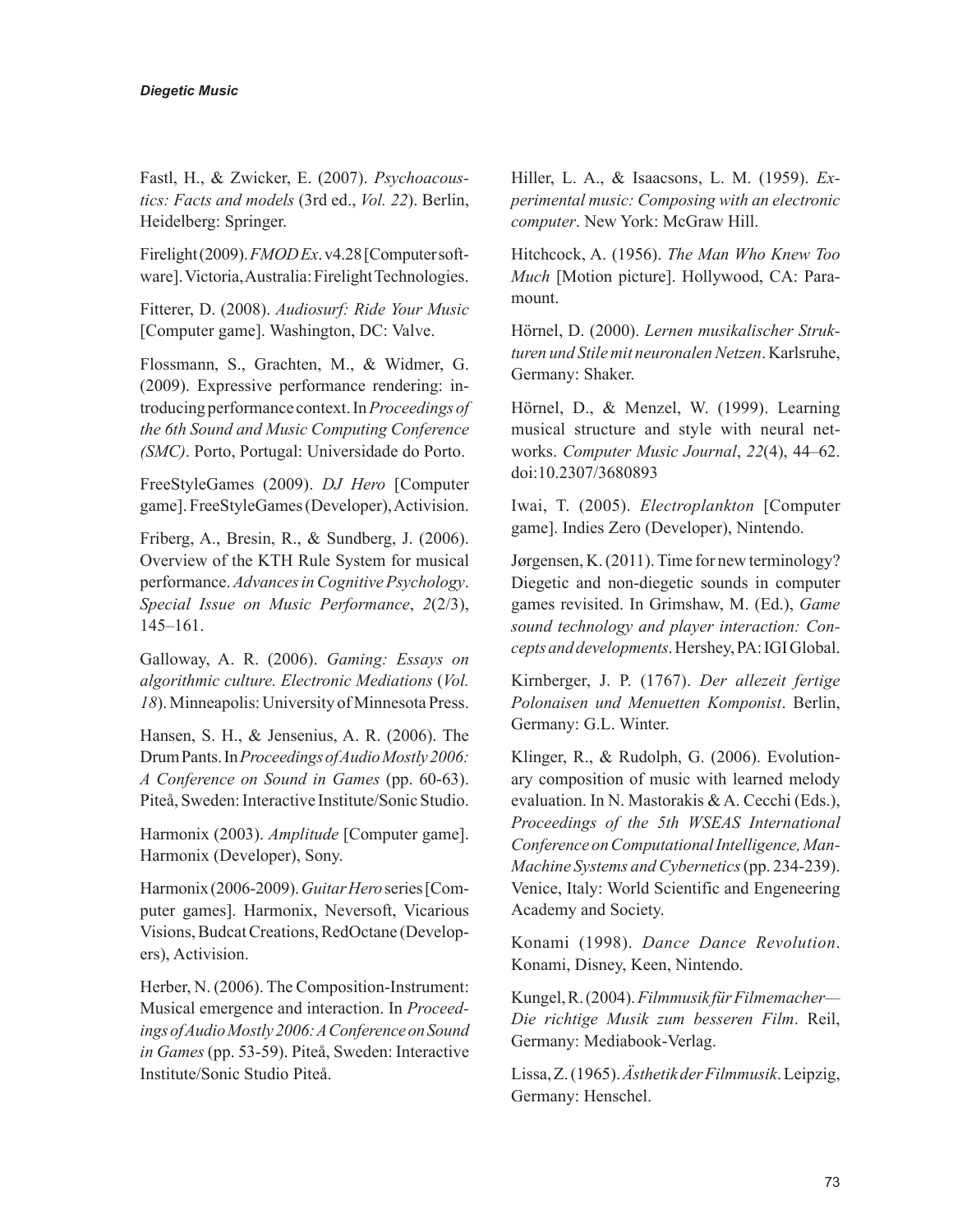Livingstone, S. R. (2008). *Changing musical emotion through score and performance with a compositional rule system*. Unpublished doctoral dissertation. The University of Queensland, Brisbane, Australia.

Loki & Creative. (2009). *(1.1). Loki Software*. Open, AL: Creative Technology.

Löthe, M. (2003). *Ein wissensbasiertes Verfahren zur Komposition von frühklassischen Menuetten*. Unpublished doctoral dissertation. University of Stuttgart, Germany.

LucasArts. (1997). *Monkey Island 3: The Curse of Monkey Island*. LucasArts.

Manz, J., & Winter, J. (Eds.). (1976). *Baukastensätze zu Weisen des Evangelischen Kirchengesangbuches*. Berlin: Evangelische Verlagsanstalt.

Mazzola, G., Göller, S., & Müller, S. (2002). *The topos of music: Geometric logic of concepts, theory, and performance*. Zurich: Birkhäuser Verlag.

Meyer, J. (2009). *Acoustics and the performance of music: Manual for acousticians, audio engineers, musicians, architects and musical instrument makers* (5th ed.). New York: Springer.

Microsoft. (2009). [Computer software] [. Microsoft Corporation.]. *Direct*, *X*, 11.

Miranda, E. R., & Biles, J. A. (Eds.). (2007). *Evolutionary computer music* (1st ed.). USA: Springer. doi:10.1007/978-1-84628-600-1

Mozart, W. A. (1787). *Musikalisches Würfelspiel: Anleitung so viel Walzer oder Schleifer mit zwei Würfeln zu componieren ohne musikalisch zu seyn noch von der Composition etwas zu verstehen*. Köchel Catalog of Mozart's Work KV1 Appendix 294d or KV6 516f.

Namco (2003). *Donkey Konga* [Computer game]. Namco (Developer), Nintendo.

NanaOn-Sha (1996). *PaRappa the Rapper* [Computer game]. NanaOn-Sha (Developer), Sony.

NanaOn-Sha (1999). *Vib-Ribbon* [Computer game]. NanaOn-Sha (Developer), Sony.

Pachet, F., & Roy, P. (2001). *Musical harmonization with constraints: A survey*. Constraints Journal.

Papadopoulos, G., & Wiggins, G. (1999). AI methods for algorithmic composition: A survey, a critical view and future prospects. In *AISB Symposium on Musical Creativity*. Edinburgh, Scotland.

Pozzati, G. (2009). Infinite suite: Computers and musical form. In G. Scavone, V. Verfaille & A. da Silva (Eds.), *Proceedings of the International Computer Music Conference (ICMC)* (pp. 319- 322). Montreal, Canada: International Computer Music Association, McGill University.

Roads, C. (1996). *The computer music tutorial*. Cambridge, MA: MIT Press.

Röber, N. (2008). *Interacting with sound: Explorations beyond the frontiers of 3D virtual auditory environments*. Munich, Germany: Dr. Hut.

Röber, N., Kaminski, U., & Masuch, M. (2007). Ray acoustics using computer graphics technology. In *Proceedings of the 10th International Conference on Digital Audio Effects (DAFx-07)* (pp. 117-124). Bordeaux, France: LaBRI University Bordeaux.

Schottstaedt, W. (1989). Automatic counterpoint. In Mathews, M., & Pierce, J. (Eds.), *Current directions in computer music research*. Cambridge, MA: MIT Press.

Sega (2001). *Rez* [Computer game]. Sega.

Sevsay, E. (2005). *Handbuch der Instrumentationspraxis* (1st ed.). Kassel, Germany: Bärenreiter.

Shultz, P. (2008). Music theory in music games. In Collins, K. (Ed.), *From Pac-Man to pop music: Interactive audio in games and new media* (pp. 177–188). Hampshire, UK: Ashgate.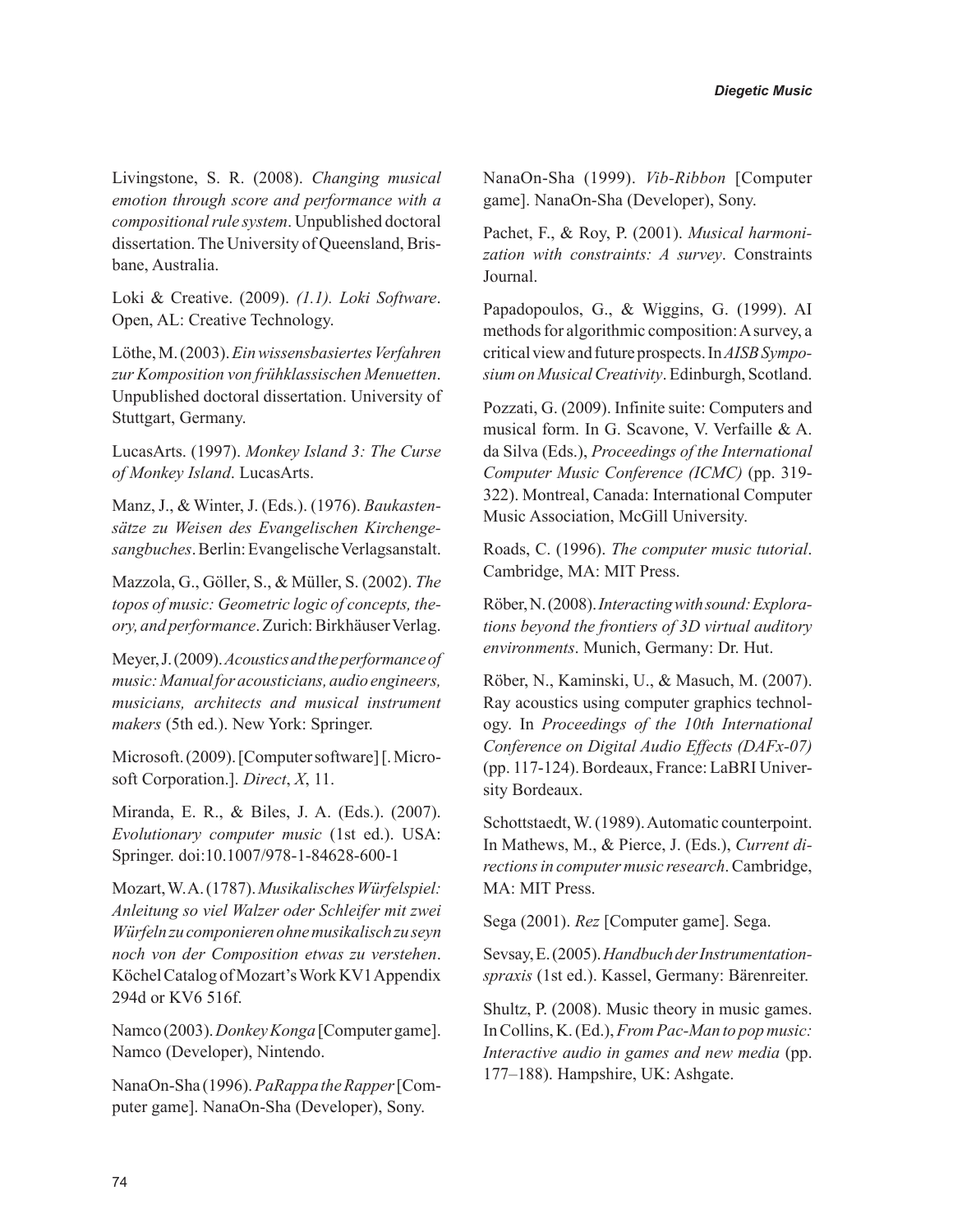Sierra (1993). *Gabriel Knight: Sins of the Fathers* [Computer game]. Sierra Entertainment.

Stenzel, M. (2005). *Automatische Arrangiertechniken für affektive Sound-Engines von Computerspielen*. Unpublished diploma thesis. Otto-von-Guericke University, Department of Simulation and Graphics, Magdeburg, Germany.

Stockmann, L. (2007). *Designing an audio API for mobile platforms. Internship report*. Magdeburg, Germany: Otto-von-Guericke University.

Stockmann, L., Berndt, A., & Röber, N. (2008). A musical instrument based on interactive sonification techniques. In *Proceedings of Audio Mostly 2008: 3rd Conference on Interaction with Sound* (pp. 72-79). Piteå, Sweden: Interactive Institute/ Sonic Studio Piteå.

Taube, H. K. (2004). *Notes from the metalevel: Introduction to algorithmic music composition*. London, UK: Taylor & Francis.

Theremin, L. S. (1924). *Method of and apparatus for the generation of sounds*. U.S. Patent No. 73,529. Washington, DC: U.S. Patent and Trademark Office.

Tobler, H. (2004). *CRML—Implementierung eines adaptiven Audiosystems*. Unpublished master's thesis. Fachhochschule Hagenberg, Hagenberg, Austria.

Verbiest, N., Cornelis, C., & Saeys, Y. (2009). Valued constraint satisfaction problems applied to functional harmony. In *Proceedings of IFSA World Congress EUSFLAT Conference* (pp. 925-930). Lisbon, Portugal: International Fuzzy Systems Association, European Society for Fuzzy Logic and Technology.

Williams, L. (2006). Music videogames: The inception, progression and future of the music videogame. In *Proceedings of Audio Mostly 2006: A Conference on Sound in Games* (pp. 5-8). Piteå, Sweden: Interactive Institute, Sonic Studio Piteå.

Wingstedt, J. (2008). *Making music mean: On functions of, and knowledge about, narrative music in multimedia*. Unpublished doctoral dissertation. Luleå University of Technology, Sweden.

Wooller, R. W., & Brown, A. R. (2005). Investigating morphing algorithms for generative music. In *Proceedings of Third Iteration: Third International Conference on Generative Systems in the Electronic Arts*. Melbourne, Australia.

# **KEY tErMs AND DEFINItIONs**

**Diegesis:** Traditionally it is a fictional story world. In computer games, or more generally in interactive media, it is the domain the user ultimately interacts with.

**Diegetic Music:** Music that is performed within the diegesis.

**Extra-Diegetic:** The terms extra-diegetic and non-diegetic refer to elements outside of the diegesis. Extra-diegetic is commonly used for elements of the next upper layer, the narrator's world or the game engine, for instance. Nondiegetic, by contrast, refers to all upper layers up to the real world.

**Music Video Games:** Computer games with a strong focus on music-related interaction metaphors. For playability, musical aspects are often, if not usually, transformed into visual representatives.

**Musical Diegesis:** In music video games, the user interacts with musical data. These constitute the domain of musical possibilities, the musical diegesis.

**Nonlinear Music:** The musical progress incorporates interactive and/or non-deterministic influences.